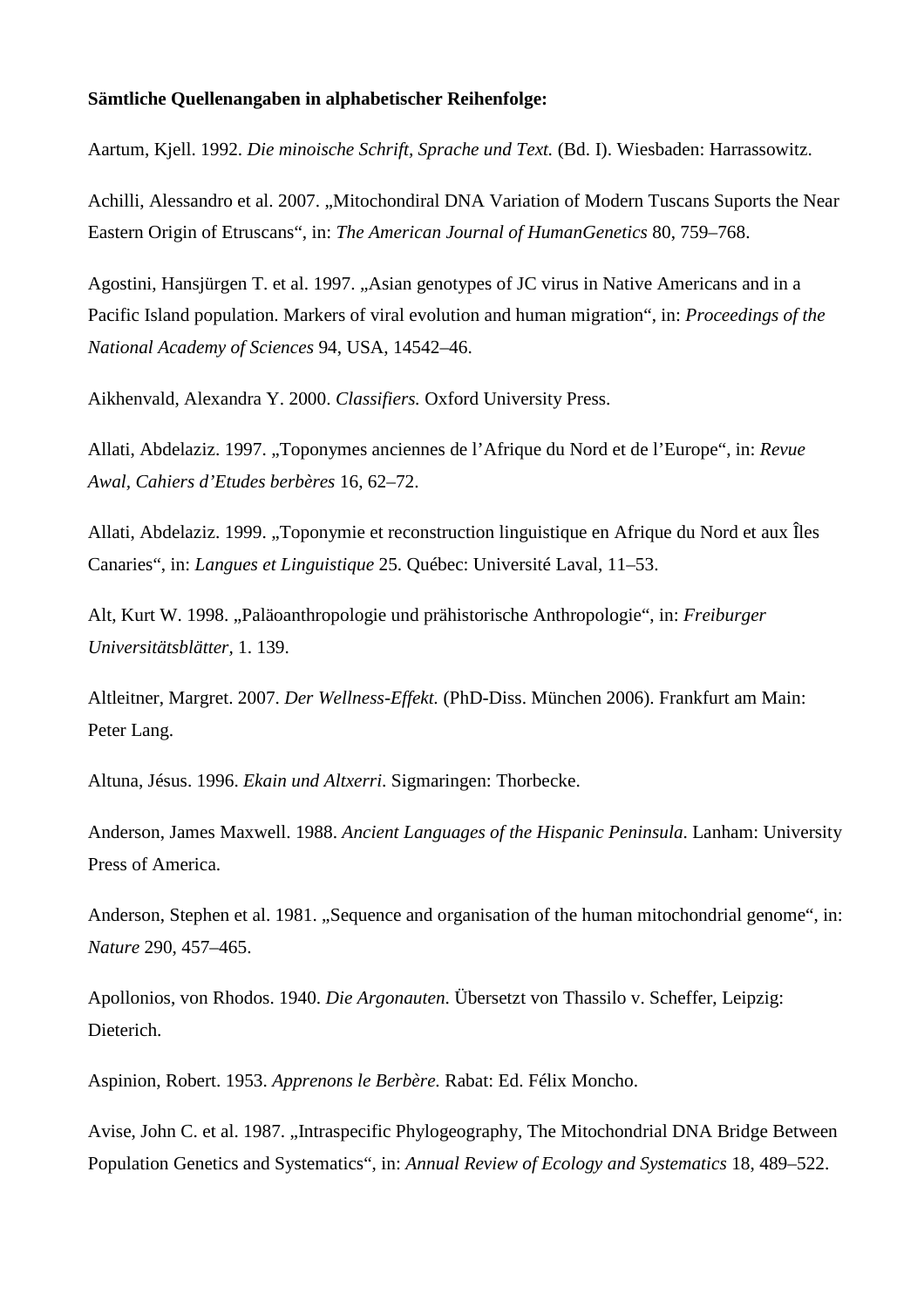Baldi, Philip. 1999. ..The foundations of Latin", in: *Trends in Linguistics. Studies and Monographs* 117. Berlin: Mouton de Gruyter.

Bandelt, Hans-Jürgen. 1995. "Mitochondrial Portraits of Human Populations Using Median Networks", in: *Genetics* 141, 743–54.

Barber, E.Y.W. 1990. *Prehistoric Textiles. The development of cloth in the Neolithic and Bronze Ages with Special Reference to the Aegean*. Princeton University Press.

Baugh, Albert u. Thomas Cable. 1978. *A history of Englisch language.* London: Routledge & Kegan Paul.

Bechert, Johannes u. Wildgren, Wolfgang. 1991. *Einführung in die Sprachkontaktforschung.* Darmstadt: Wissenschaftliche Buchgesellschaft.

Benedek, Carl. 1990. *Das iberische Erbe Spaniens.* Gernsbach: Casimir Verlag.

Betz, Werner. 1949. *Deutsch und Lateinisch, Die Lehnbildungen der Althochdeutschen Benediktinerregel*. Bonn: Bouvier.

Bickerton, Derek. 1983. "Creole Languages", in: *Scientific American*, 106 ff. Die deutsche Übersetzung erschien u. d. T. "Kreolensprachen", in: *Spektrum der Wissenschaft,* (September 1983), 110–118.

Bierbrauer, Volker. 2004. "Archäologie der Langobarden in Italien: Ethnische Interpretationen und Stand der Forschung", in: W. Pohl u. P. Erhart (Hrsg.), *Die Langobarden. Herrschaft und Identität.* Wien: Verlag der Österreichischen Akademie der Wissenschaften, 21–65.

Bierbrauer, Volker. 1994. "Archäologie und Geschichte der Goten vom 1. bis 7. Jahrhundert. Versuch einer Bilanz", in: *Frühmittelalterliche Studien* 28, 51–171.

Bierbrauer, Volker. 1994. "L'insediamento del periodo tardoantico e altomedievale in Trentino-Alto ADILE", in: G. C. M. Enis (Hrsg.), *Italia langobarda,* 121–174.

Bierbrauer, Volker. 2003. "Frühe langobardische Studien in Italien", in: *I Langobardi dei ducati di Spoleto e Benevento, Atti del XVI Con gresso internazionale di studi sull'alto medioevo.* Spoleto*,* 29– 77.

Bierbrauer Volker. 1994. "L'insediamento del periodo tardoantico e altomedievale in Trentino-Alto aDILE", in: G. C. M. Enis (Hrsg.), *Italia langobarda*, 121–174.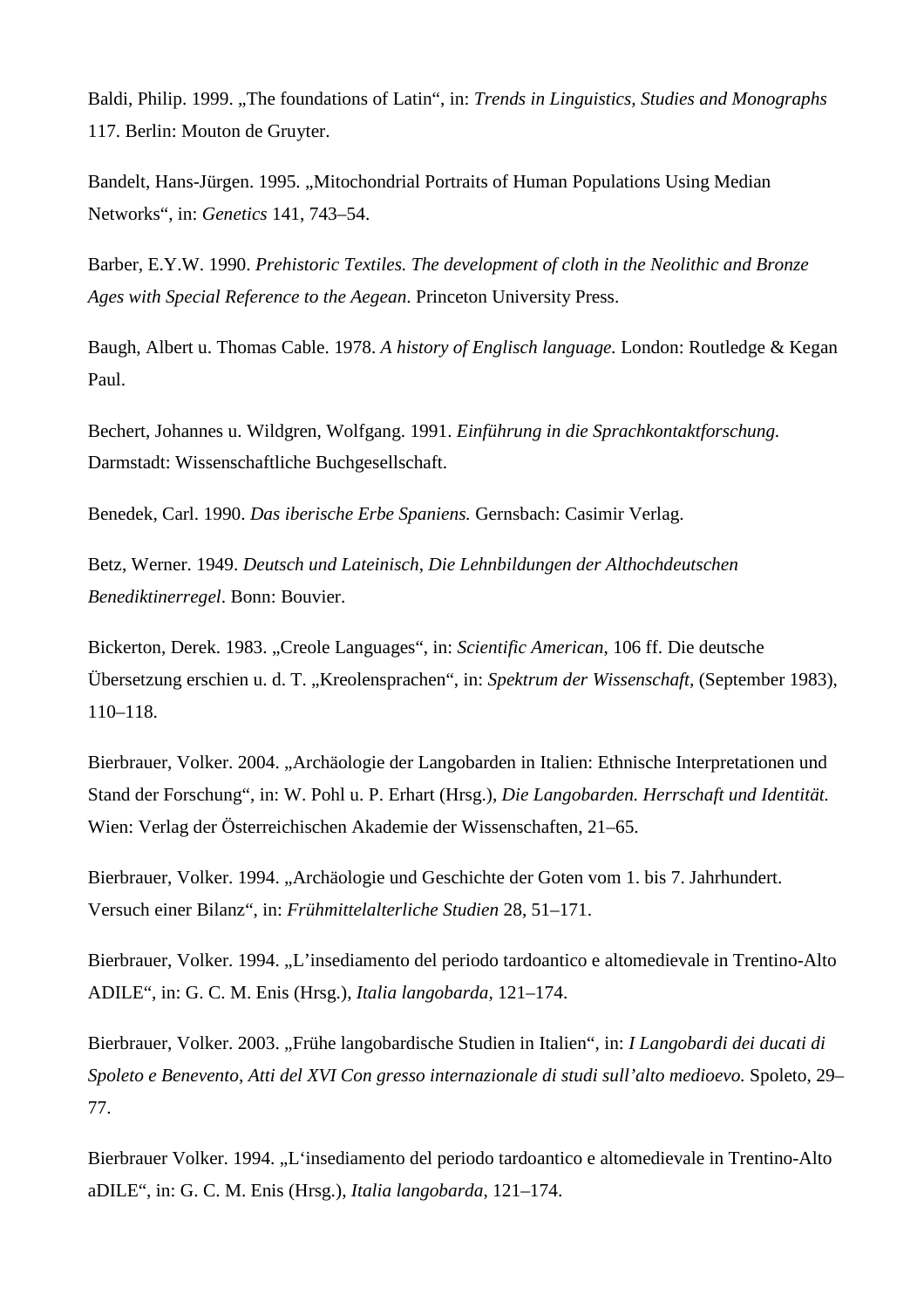Bierbrauer, Volker. 2005. "Verbreitung und Interpretation der ostgotischen Bügelfibeln, Ostgoten außerhalb ihrer patria", in: C. Doliat (Hrsg.), *Reliquiae gentium* (Festschrift für Horst Wolfgang Böhme zum 65. Geburtstag). Rahden: Leidorf, 37–47.

Bierbrauer, Volker. 2005. "Wandalen", in: *Reallexikon der Germanischen Altertumskunde* 31. Berlin: de Gruyter.

Bierbrauer, Volker. 2004. "Zur ethnischen Interpretation in der frühgeschichtlichen Archäologie", in: W. Pohl (Hrsg.), *Die Suche nach den Ursprüngen. Von der Bedeutung des Frühmittelalters.* Wien: Verlag der Österreichischen Akademie der Wissenschaften, 45–84.

Binder, Vera. 2000. "Wörter aus der Steinzeit – Völker aus dem Nichts", in: Die Evolution der *Sprachen, Spektrum der Wissenschaft* 1, 35–39.

Böhm, Edler von Böhmersheim August. 1901. "Geschichte der Moränenkunde", in: *Abhandlungen der Geographischen Gesellschaft in Wien* 4, (Bd. III). Wien: Lechner (Wilhelm Müller) k. u. k. Hofund Universitäts-Buchhandlung.

Bomhard, Allan R. u. John C. Kerns. 1994. *The Nostratic Macrofamily. A Study in Distant Linguistic Relationship.* Berlin, New York (NY), Amsterdam: Mouton de Gruyter.

Breuil, Henri. 1912. "Les subdivisions du Paléolithique supérieur et leur signification", in: *Congrès International d'Anthropologie et d'Archéologie préhistorique,* 165–238.

Broca, Paul. 1861. "Remarques sur le siège de la faculté du langage articulé, suivies d'une observation d'aphémie (perte de la parole)", in: *Bulletin de la Société Anatomique* 2, (Bd. VI).

Brown, Keith (Hrsg.). *Longrange comparison and methodological disputes. Encyclopedia of Language and Linguistics*. 2. Aufl. Oxford: Elsevier in press. Vgl.: <http://www.linguistics.utah.edu/Faculty/campbell/CampbellLongRangeEnc.doc>, 4 (08.08.06).

Brunner, Linus u. Toth, Alfred. 1987. *Die rätische Sprache – enträtselt.* St. Gallen: Amt für Kulturpflege.

Brunner, Linus. 1983. "Entzifferung der rätischen Inschrift von Schuls", in: *Helvetia Archaeologica* 14, (Bd. 53). Basel, 3–13.

Brunner, Linus. 1983. "Was lehren uns rätische Namen?", in: *Bündner Monatsblatt* <sup>3</sup>/4. Chur, 75–78.

Campbell, Lyle. 1998. *Historical Linguistics, An Introduction.* Edinburgh: University Press.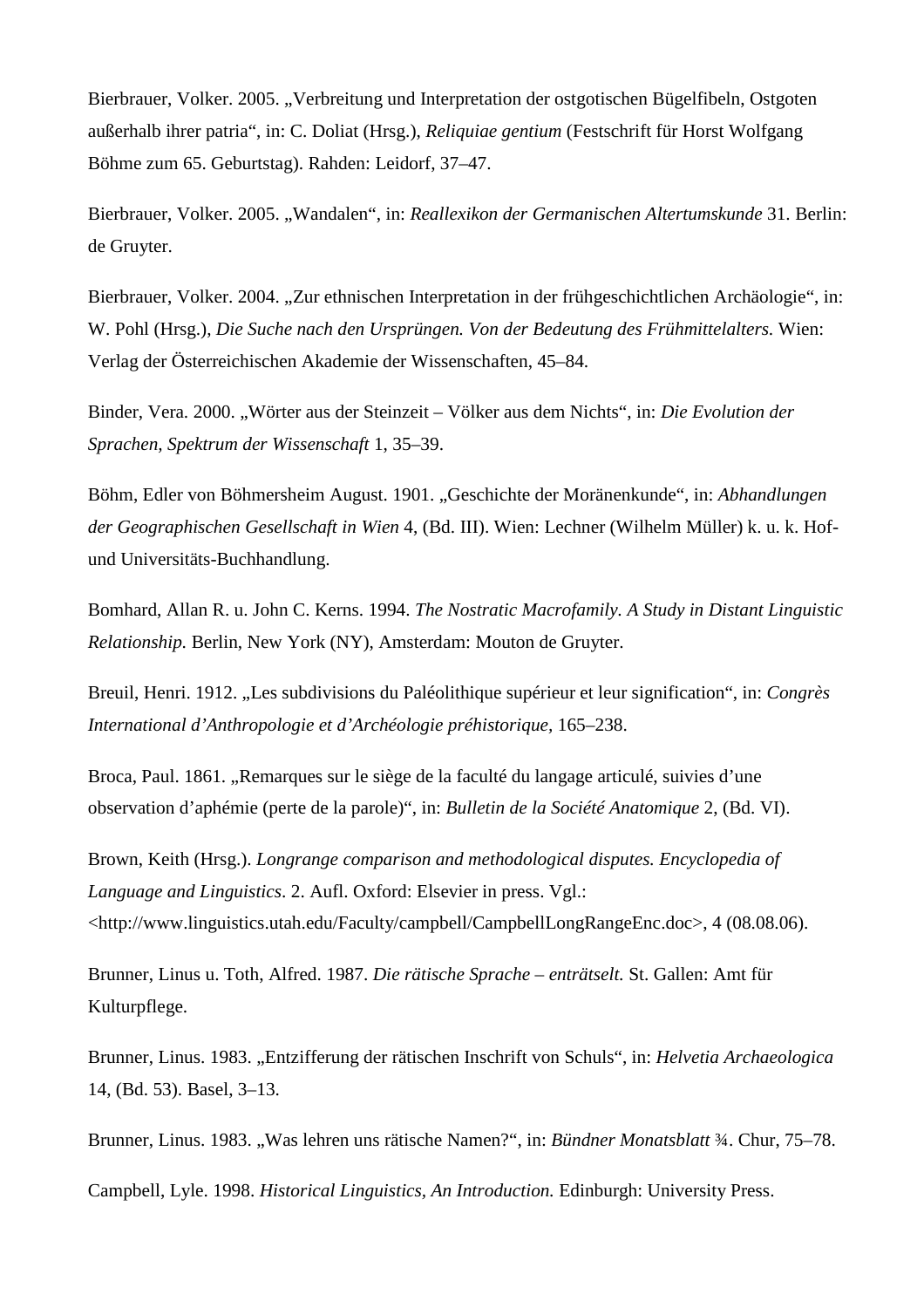Campbell, Lyle. 1998. "Nostratic. A personal assessment", in: Brian Joseph u. Joe Salmons (Hrsg.), *Nostratic, Sifting the evidence*. Amsterdam: Benjamins, 107–152.

Cann, *Id. i. Allan Wilson].* 1987. "Mitochondrial DNA and human evolution", in: *Nature* 325, 1.1.  $31-35.$ 

Case, T. J. 1978. "A general explanation for insular body size trends in terrestrial vertebrates", in: *Ecology* 59, 1–18.

Cavalli-Sforza, Luigi Luca et al. 1994. *The History and Geography of Human Genes*. Princeton University Press.

Cavalli-Sforza, Luigi Luca. 1999. *Gene, Völker und Sprachen, Die biologischen Grundlagen unserer Zivilisation.* München: Carl Hanser.

Cavalli-Sforza, Luigi Luca. 1994. *The History and Geography of Human Genes.* Princeton University Press.

Cavalli-Sforza, Luigi Luca. 1996. *Verschieden und doch gleich.* München: Knaur.

Chambers, Jack K. u. Peter Trudgill. 1980. *Dialectology.* Cambridge University Press.

Chen, Yu-Sheng et al. 2000. "MtDNA Variation in the South African Kung and Khwe- and Their Genetic Relationships to Other African Populations", in: *The American Journal of Human Genetics* 66, 1362–83.

Chomsky, Noam. 1993. *Language and Thought.* Wakefield (R. I.): Moyer Bell.

Coates, Richard. 1998. "A voyage round the Solent, Periplus", in: *Toponymic topics, Essays on the early toponymy of the British Isles*. Brighton: Younsmere Press, 1–20.

Coates, Richard. 1988. *Toponymic Topics, Essays on the early toponymy of the British Isles*. Brighton: Younsmere Press.

Coates, Richard. 1988. "Uist = Ibiza", in: *Toponymic topics, Essays on the early toponymy of the British Isles*. Brighton: Younsmere Press, 21–23.

Collaer, Paul, Albert van der Linden, Frans van den Bremt. 1963. *Bildatlas der Musikgeschichte.* Gütersloh: Gerd Mohn.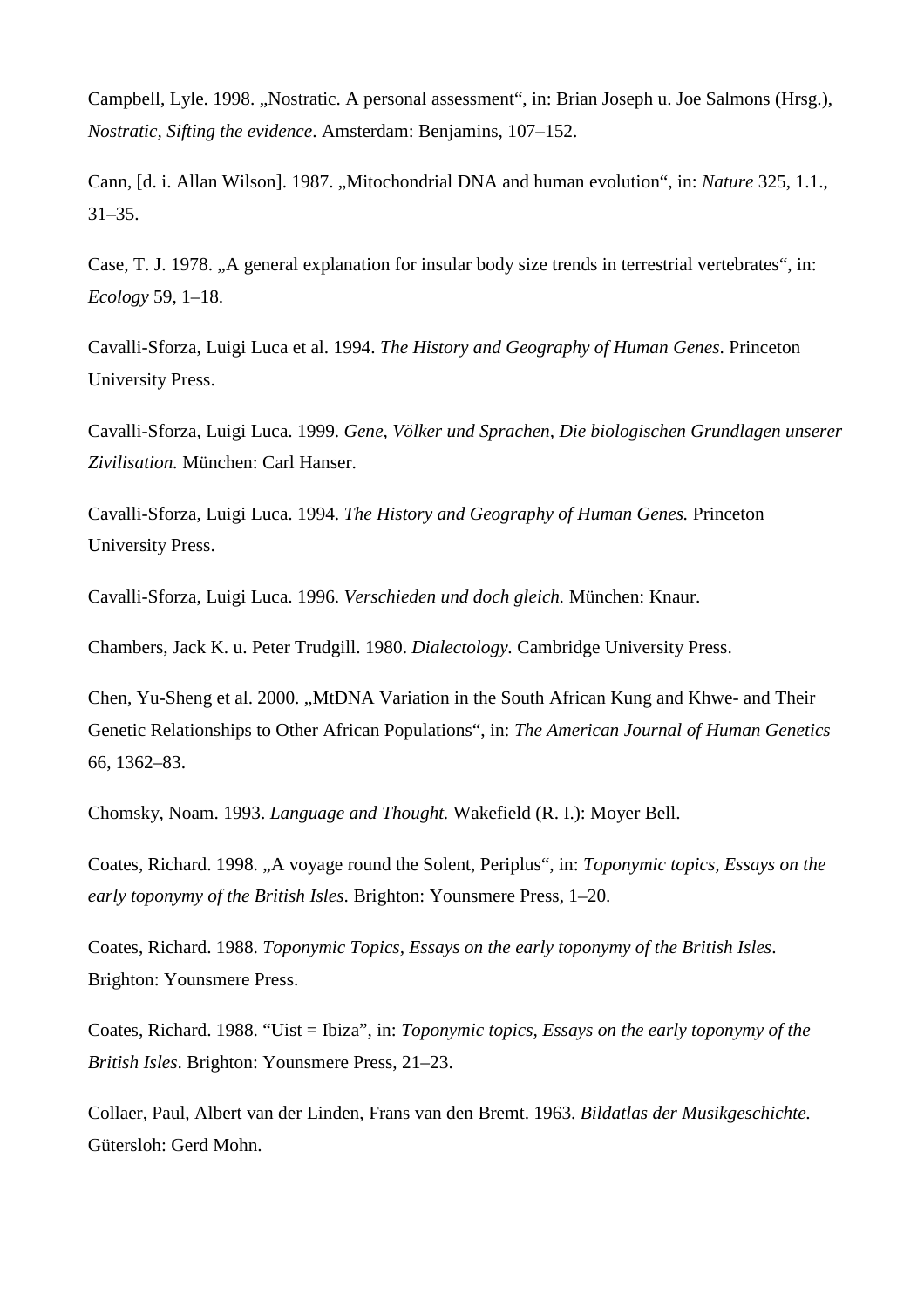Comrie, Bernard. "Sprachen, Gene und Vorgeschichte mit besonderer Berücksichtigung Europas", in: *Gene, Sprachen und ihre Evolution* (Schriftenreihe der Universität Regensburg), Günter Hauska (Hrsg.), (Bd. 29). Regensburg: Universitätsverlag.

Coon, Carleton Stevens. 1939. *The Races of Europe*. New York: The Macmillan Company

Cowgill, Warren. 1970. "Italic and Celtic Superlatives and the Dialects of Indoeuropean", in: George Cardona, Henry M. Hoenigswald, and Alfred Senn (Hrsg.), *Indo-European and Indo-Europeans*. Philadelphia: Univ. of Pennsylvania Press, 113–153.

Cummins, W. A. 1995. *The Age of the Picts.* Sutton: Far Thrupp.

Cunliffe, Barry. 2001. *Facing the Ocean, The Atlantic and its Peoples*. Oxford University Press.

Cunliffe, Barry. 1996. *Illustrierte Vor- und Frühgeschichte.* Frankfurt am Main: Campus.

Dahl, Otto Christian. 1951. *Malgache et Maanjan. Une comparaison linguistique.* Oslo: Egede-Instituttet.

Dawkins, Richard. 1998. *Und es entsprang ein Fluß in Eden.* München: Goldmann, 17.

Dennell, Robin. 1983. *European economic prehistory: a new approach.* London: Academic Press.

Diercke Weltatlas. 1988. Braunschweig: Westermann Schulbuchverlag.

Duhoux, Ives. 1978. *Etudes Minoennes I*, *Le Linéaire A*. Louvain: Éditions Peeters.

Evans, Arthur John. 1909. *Scripta Minoa.* Oxford: Clarendon Press.

Finnilä Saara et al. 2000. "Phylogenetic Network of the mtDNA Haplogroup U in Northern Finland Based on Sequence Analysis of the Complete Coding Region by Conformation-Sensitive Gel Electrophoresis", in: *The American Journal of Human Genetics* 66, 1017–1026.

Förstemann, Ernst Wilhelm (Hrsg.). 1863. *Die deutschen Ortsnamen.* Nordhausen: Förstemann, 31.

Förstemann, Ernst. 1967. *Altdeutsches Namenbuch.* (Bd. II) *Ortsnamen.* Nachdruck Hermann Jellinghaus. München: Fink.

Forster, Peter et al. 2004. "MtDNA Markers for Celtic and Germanic Language Areas in the British Isles", in: Martin Jones (Hrsg.), *Studies in Honour of Colin Renfrew.* Cambridge: McDonald Institute Press, 99–111.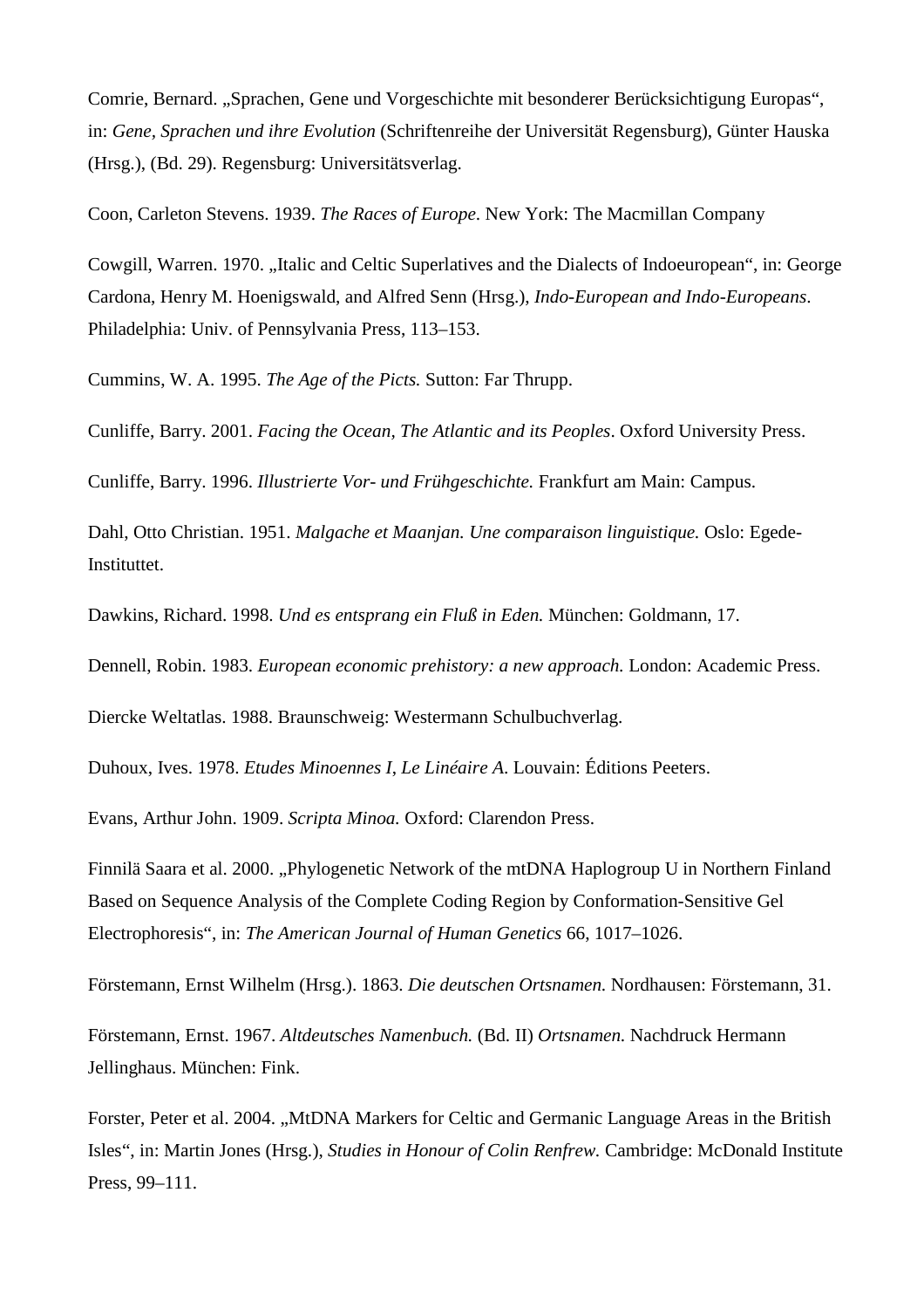Forster, Peter et al. 2001. ..Phylogenetic Applied to Asian and Papuan mtDNA Evolution", in: *Molecular Biology and Evolution* 18, 1864–81.

Forster, Peter. 1996 . Origin and Evolution of Native American mtDNA Variation. A Reappraisal", in: *The American Journal of Human Genetics* 59, 935–45. Siehe auch: "Wandertrieb im Blut, Der Molekulargenetiker Peter Forster über die prähistorische Besiedelung Amerikas", (Interview) in: *Der Spiegel*, 3/1997, 152–153[0].

Foster, J. Bristol. 1964. "The evolution of mammals on islands", in: *Nature* 202, 234–35.

Frankfurter Allgemeine Zeitung 14/1996, Magazin. Hohlspiegel.

Frazer, James George. 1923. *The Golden Bough, A Study in Magic and Religion.* New York: The Macmillan Company.

Friedrich, Johann. *De generis humani varietate nativa liber 'Über die natürlichen Unterschiede der Menschen'.* Diese Dissertation Blumenbachs erschien erstmals 1798 und erlebte etliche Neuauflagen; siehe auch http://www.unet.univie.ac.at/~a8806829/D ocs/IEF/2.%20Abschnitt/Rassismus/FolienAnita.doc

Gamkrelidze, Tamaz V. u. Vjaceslav V. Ivanov. 1995. "Indo-European and the Indo-Europeans", in: *Trends in Linguistics, Studies and Monographs* 80. Berlin: Mouton de Gruyter.

Gamkrelidze Thomas V. u. Vjatceslav V. Ivanov. 2000. "Die Frühgeschichte der indoeuropäischen Sprachen", in: *Die Evolution der Sprachen, Spektrum der Wissenschaft* 1, 0–57.

Gensler, Orin David. *A typological evalutation of Celtic/Hamito-Semitic syntactic parallels, University of California, Berkeley* (unveröffentlichte Ph.D. Dissertation 1993). Verfügbar durch University Microfilms International, Ann Arbor, Michigan, no. 9407967.

Georgiev, Vladimir I. 1981. *Introduction to the History of the Indo-European Languages.* Sofia: Bulgarian Academy of Sciences.

Gerloff, Sabine. 1975. "The Early Bronze Age daggers in Great Britain and a reconsideration of the Wessex Culture", in: Sabine Gerloff (Hrsg.), *Prähistorische Bronzefunde* 6, 2. München: Beck.

Gilliérons E. 1930. In: Georg Karo, *Die Schachtgräber von Mykenai* 33*.* München: Bruckmann.

Givón, Talmy. 1971. "Historical syntax and synchronic morphology: An archaeologist's fieldtrip", in: *Papers from the seventh regional meeting of the Chicago Linguistic Society, Chicago,* 94–415.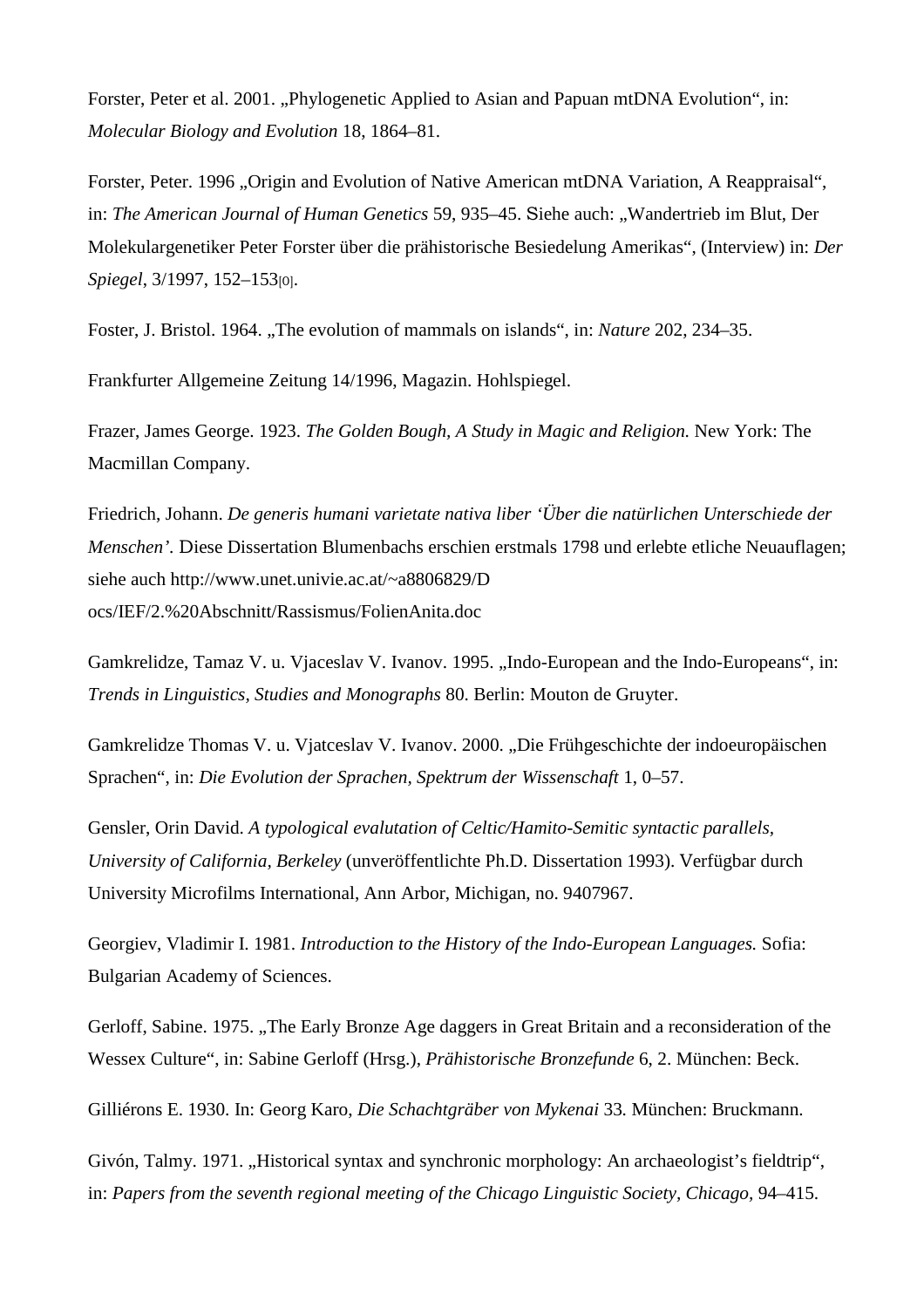Gleirscher, Paul. 1991. *Die Räter, Rätisches Museeum*. Chur.

Glyn, Daniel. 1982. *Geschichte der Archäologie.* Bergisch Gladbach: Lübke.

Gordon, Raymond G. Jr. (Hrsg.). 2005. *Ethnologue: Languages of the World. 15. ed. Dallas (Tex.), SIL International.* Online-Version: <http://www.ethnologue.com/> (17.08.06[0]).

Gras, M., P. Rouillard u. J. Teixidor. 1995. *L'Univers Phénicien.* Paris: Hachette.

Gray, Michael W. 1999. "Mitochondrial Evolution", in: *Science*. 283, 1476–81.

Greenberg, Joseph, C. G. Turner u. L. Z. Zegura. 1986. "The settlement of the Americas, A comparison of the linguistic, dental and genetic evidence", in: *Current Anthropology* 27, 477–497.

Greenberg, Joseph. 1987. *Language in the Americas*. Stanford (Calif.): University Press.

Grimm, Jacob und Wilhelm. 1854. *Deutsches Wörterbuch*. (Bd. I). Leipzig: Hirzel.

Grimm, Jacob. *Über den Ursprung der Sprache, Reden und Abhandlungen*. (Kleinere Schriften 1). Nach der Ausgabe von Karl Müllenhoff u. Eduard Ippel 1879, neu herausgegeben von Otfried Ehrismann.

Gross, Victor. 1886. *La Tène un Oppidum Helvète.* Paris: Ancienne librairie Joseph Bær & Cie.

Haak, Wolfgang. 2005. "Ancient DNA from the First European Farmers in 7500-Year-Old Neolithic Sites", in: *Science* 310, 1016–18.

Halm, Heinz. 1989. "Al-Andalus und Gothica Sors", in: *Der Islam* 66, 252–263.

Hamel, Elisabeth. "Beschleunigte Evolution. Auf radioaktivem Sand tickt die Uhr des Menschen schneller", in: *Süddeutsche Zeitung* 232, vom 08.10.02.

Hamel, Elisabeth. 2000. "Synchronising Palaeontological And Genetic Evidence to Prove the Out-of-Africa Theory", in: *Migration & Diffusion* 1.3, 98–115.

Harbison, Peter. 1988. *Pre-Christian Ireland, From the First Settler to the Early Celts.* London: Thames and Hudson.

Harbison, Peter. 1988. *Pre-Christian Ireland.* London: Thames & Hudson.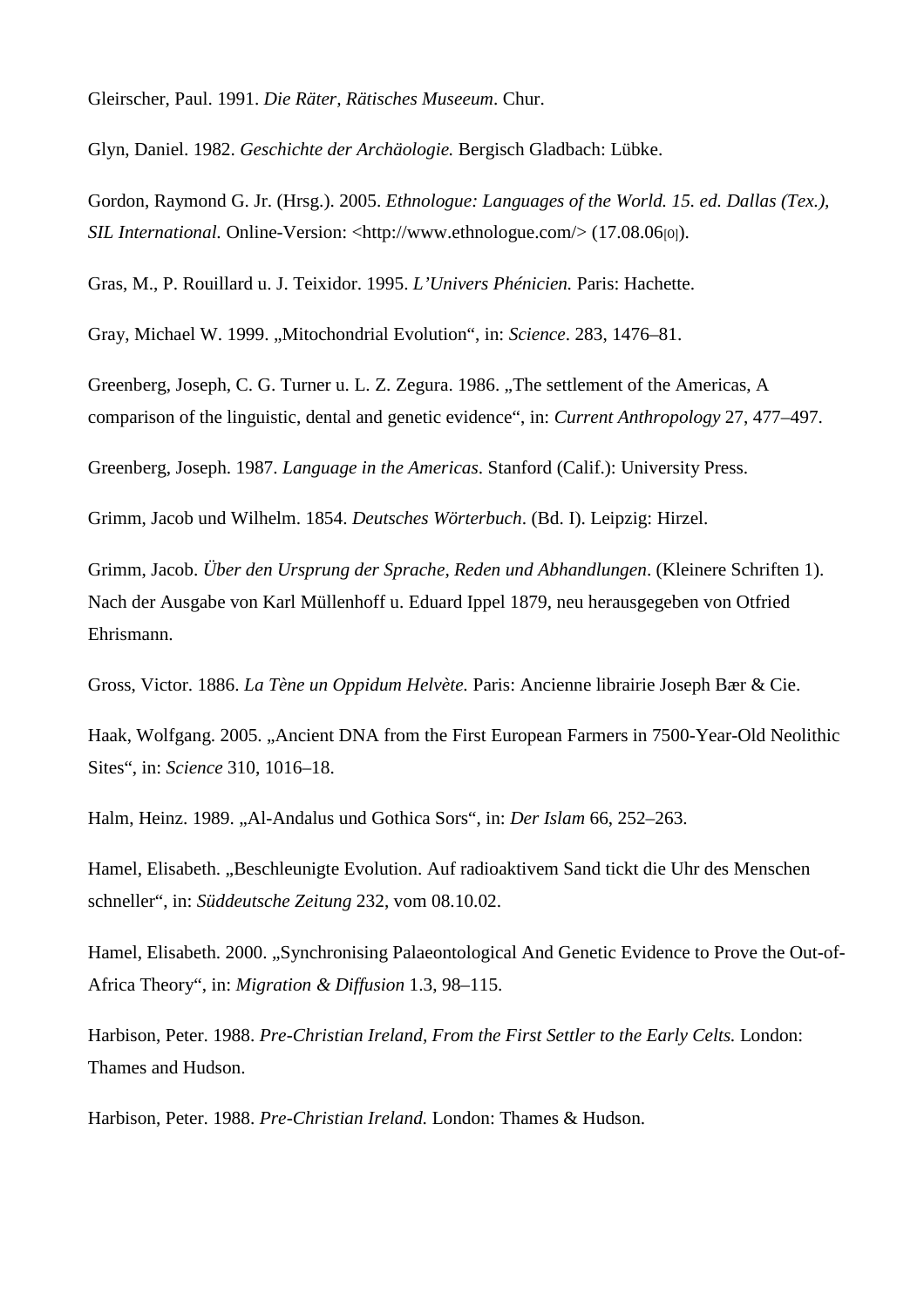Haspelmath, Martin. 1999. "External Possession in a European Areal Perspective", in: Doris L. Payne u. Immanuel Barshi (Hrsg.), *External possession, Typological Studies in Language* 39. Amsterdam: John Benjamins, 109–135.

Haspelmath, Martin. 1998. "How Young is Standard Average European?", in: *Language Sciences* 20, 271–287.

Häusler, Alexander. 2003. "Urkultur der Indogermanen und Bestattungsriten", in: Alfred Bammesberger (Hrsg.), *Languages in Prehistoric Europe.* Heidelberg: Universitätsverlag Winter.

Hausmann, Ulrich. 1969. *Allgemeine Grundlagen der Archäologie.* München: Ch.-Beck'sche Verlagsbuchhandlung.

Hedrick, Philip. 1997. "HLA and Mate Selection, No Evidence in South Amerindians", in: *The American Journal of Human Genetics* (Bd. 61). 505–511.

Henig, Robin Marantz. 2001. *Der Mönch im Garten.* Berlin: Argon.

Hewes, Gordon W. 1973. "An explicit formulation of the relationship between toolusing, toolmaking and the emergence of language", in: *Visible Language* 72.

Heyland, Klaus-Ulrich. 1996. *Allgemeiner Pflanzenbau, Landwirtschaftliches Lehrbuch*. Stuttgart: Ulmer.

Hirszfeld, Ludwik u. H. Zborowski. 1925. "Gruppenspezifische Beziehungen zwischen Mutter und Frucht und selektive Durchlässigkeit der Placenta", in: *Klinische Wochenschrift* 4, 1152–57.

Hirth, Friedrich. 1904. *Chinesische Ansichten über Bronzetrommeln.* Leipzig. Harrassowitz. Aus: Großer Katalog der Kaiserlichen Bibliothek in Peking, (Kap. 66), 3 ff.

Holzinger, Daniel. 1993. "Das Rómanes" (Klagenfurt, Diss. 1989), in: Wolfgang Meid (Hrsg.). *Innsbrucker Beiträge zur Kulturwissenschaft* 85. Innsbruck: Institut für Sprachwissenschaft.

Housley, Rupert A. 1997. "Radiocarbon evidence for the Lateglacial Human Recolonisation of Northern Europa", in: *Proceedings of the Prehistoric Society* 63, 25–54.

Hummel, Konrad. 1992. *Population Analyses using Blood Group Markers.* Immucor, Medizinische Diagnostik GmbH, Frankfur.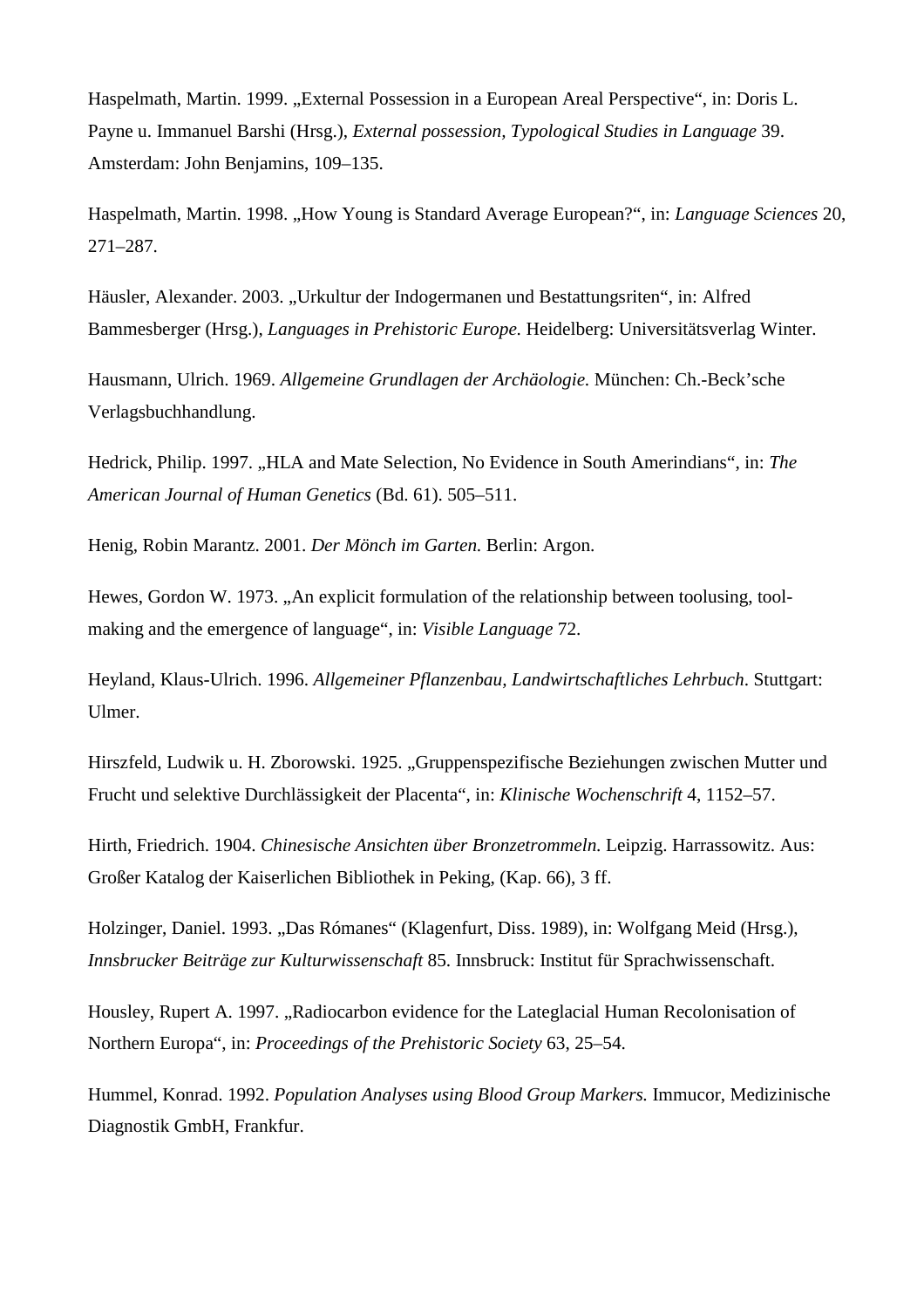Hurles, Matthew E. et. al. 2005. "The Dual Origin of Malagasy in Island Southeast Asia and East Africa, Evidence from Maternal and Paternal Lineages", in: *American Journal of Human Genetics* 76.

Ifrah, Georges. 1981. *Histoire Universelle des Chiffres.* Paris: Laffont.

Ineichen, Gustav. 1991. *Allgemeine Sprachtypologie.* Darmstadt: Wissenschaftliche Buchgesellschaft, (Erträge der Forschung 118.) und einschlägige Grammatiken.

Jacobs, Joachim, Arnim von Stechow, Wolfgang Sternefeld u. Theo Vennemann. 1995. *Syntax.* Berlin: Walter de Gruyter, 1050–54.

Janzing, Gereon. 2006. *Das Romanische in Graubünden*. <http://home.nexgo.de/ gereon.janzing/raetorom.htm> (19.07.06).

Jones, John Morris. 1900. "Pre-Aryan syntax in Insular Celtic", in: John Rhys and David Brynmor-Jones (Hrsg.), *The Welsch people: Chapters on their origin, history laws, language, literature and characteris tics.* London: T. Fisher Unwin, (Appendix B), 617–641.

Jones, William. 1786. *On the Hindus, The Third Anniversary Discourse, delivered 2d February* (Bd. XXV), 343.

Kazanski, Michel. 1999. *Les slaves, Les origins*. Paris: Editions Errance.

Keary, Charles Francis. 1882. *Outlines of Primitive Belief Among the Indo-European Races.* London: Longman, Green and Co.

Keefer, Erwin. 1993. *Steinzeit.* Stuttgart: Theiss.

Kivisild, Toomas. 1999. "Deep common ancestry of Indian and western-Eurasian mitochondrial DNA lineages", in: *Current Biology* 9, 1331–34. Direkt einsehbar über <http://jorde-lab.genetics. utah.edu/elibrary/Kivisild\_1999.pdf> (05.07.06).

Klimov, Georgij A. 1994. *Einführung in die kaukasische Sprachwissenschaft*. Hamburg: Buske.

Klinger, Andreas. 2001. "Jung und gebildet, wer für die Basken bombt", in: *Tagesspiegel*, *Nachrichten: Politik: Außenpolitik*, 28.07.01. <http://www.tagesspiegel.de/politik/archiv/ 27.07.2001/ak-po-au-449173.html> (20.08.06).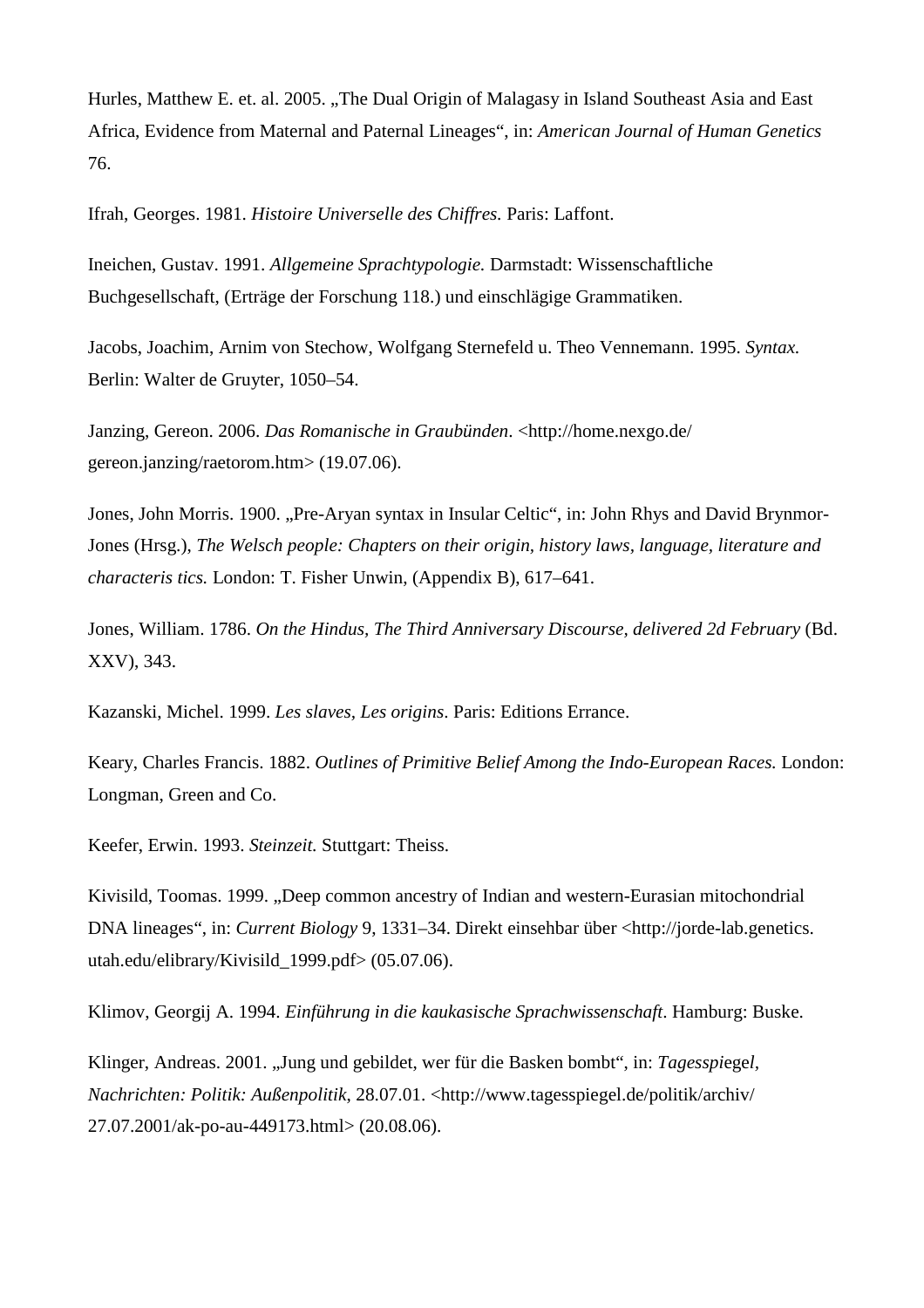Kollmann, Julien. 1903. "Die Pygmäen und ihre systematische Stellung innerhalb des Menschengeschlechts", in: *Verhandlungen der Naturforschenden Gesellschaft in Basel* (Bd. 16), 85– 117.

König, Werner. 2001. *Dtv-Atlas zur deutschen Sprache.* München: Deutscher Taschenbuch Verlag.

Körber-Grohne, Udelgard. 1988. *Nutzpflanzen in Deutschland, Kulturgeschichte und Biologie.* Stuttgart: Theiss.

Krahe, Hans. 1963. "Die Struktur der alteuropäischen Hydronymie", in: *Akademie der Wissenschaften und der Literatur* 5. Wiesbaden: Steiner.

Krahe, Hans. 1949. *Ortsnamen als Geschichtsquell.* Heidelberg: Karl Winter.

Krahe, Hans. 1954. *Sprache und Vorzeit.* Heidelberg: Quelle & Meyer.

Krahe, Hans. 1964. *Unsere ältesten Flußnamen.* Wiesbaden: Harrassowitz.

Krämer, Werner. 1982. "Graffiti auf Spätlatènekeramik aus Manching", in: *Germania* 60, (Anzeiger der Römisch-Germanischen Kommission des Deutschen Archäologischen Instituts Frankfurt a. M). Mainz: Philipp von Zabern, 489 ff.

Krause, Rüdiger. 2003. *Studien zur kupferund frühbronzezeitlichen Metallurgie zwischen Karpatenbecken und Ostsee* (Freie Universität Berlin Habil.-Schr., 2000), Vorgeschichtliche Forschungen 24. Leidorf: Rahden/Westf.

Krings, Matthias. 1997. "Neandertal DNA Sequences and the Origin of Modern Humans", in: *Cell* 90, 19–30.

Krzysztof, Kozłowski Janusz. 1992. "The Balkans in the Middle and Upper Palaeolithic. The Gate to Europe or a Cul-de-sac?", in: *Proceedings of the Prehistoric Society* 58.

Kuiper, F. B. J. 1995. "Gothic bagms and Old Icelandic ylgr", in: *NOWELE* 25, 72–76.

Lahr, Marta Marizón. 1996. "The evolution of modern human diversity, fig d", in Serie: *Cambridge Studies in Biological Anthropology* (Bd. 18)*.* Cambridge University Press, 309.

Lahr, und Foley. 1998. "Towards a Theory of Modern Human Origins: Geography, Demography, and Diversity" in: *Recent Human Evolution, Yearbook of Physical Anthropology* 41, 137–176.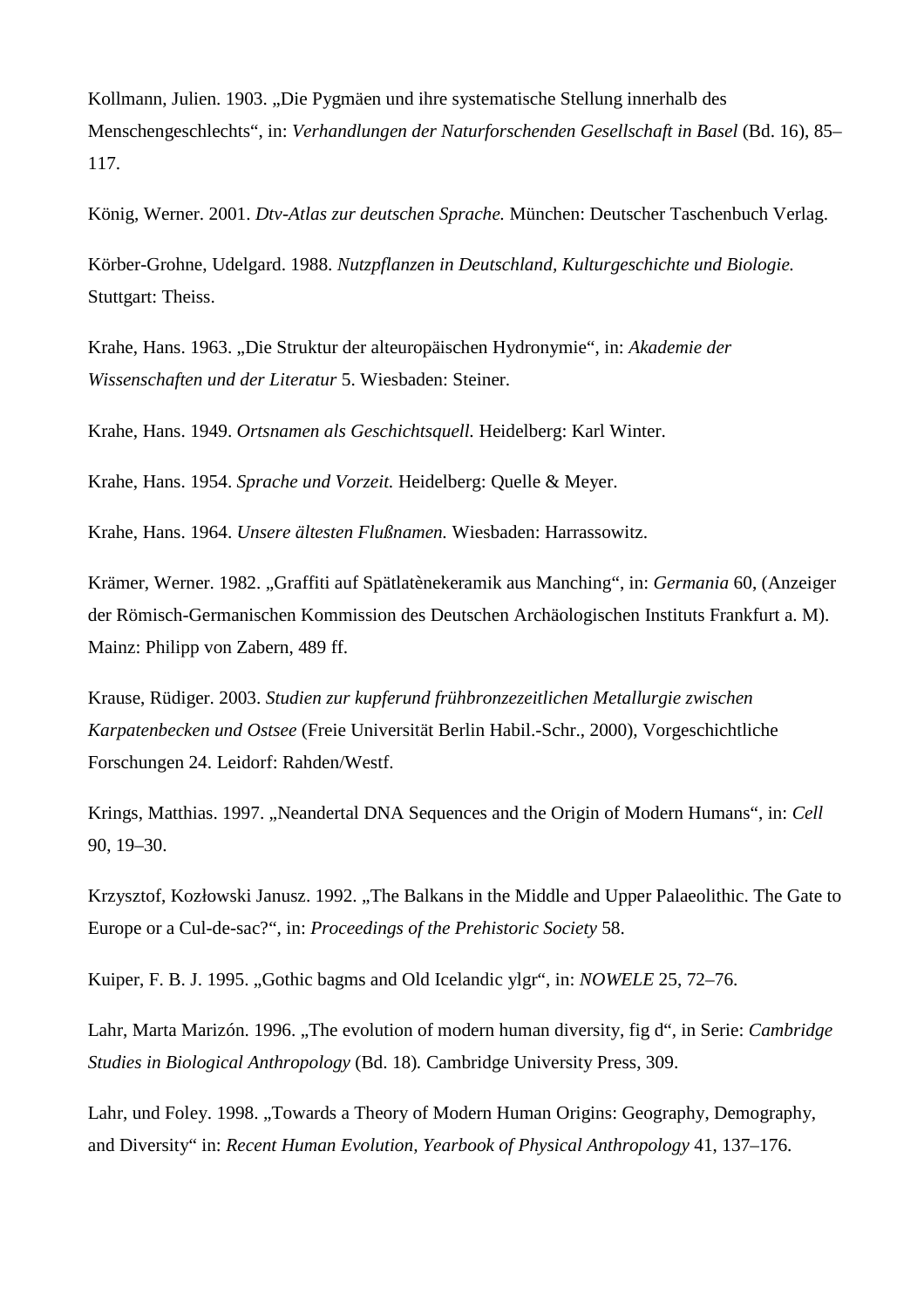Laker, Stephen. 2002. "Zur Herkunft der Vergleichspartikel was im Bairischen", in: *Sprachwissenchaft* 27, Ausg. 4, 297–416.

Lehmann, Christian. Seminar für Sprachwissenschaft an der Universität Erfurt; siehe <http://www.unierfurt.de/sprachwissenschaft/personal/lehmann/Fundus/Roman\_Kelt\_Lehnwoerter. html> (02.08.06).

Leibniz, Gottfried Wilhelm. 1710. "Brevis designatio meditationum de Originibus Gentium, ductis potissimum ex indicio linguarum", in: *Miscellanea Berolinensia ad incrementum scientiarum, II*. Berolini: Papen. Die deutsche Übersetzung ist zitiert nach: <www.eurasischesmagazin.de/artikel/?artikelID=20040312> (07.03.06).

Leiçarragas, I. 1900. *Baskische Bücher von 1571.* Th. Linschmann u. H. Schuchardt (Hrsg.). Strassburg: von K. J. Trübner. Siehe auch: <http://leizarraga.wikispaces.com/Testa004.htm>.

Liedtke, Herbert. 1990. *Eiszeitforschung.* Darmstadt: Wissenschaftliche Buchgesellschaft.

Lord, Teignmouth (Hrsg.). 1807. *The works of Sir William Jones* III. London: Hatchard.

Luchaire, Denis Jean Achille. 1877. *Les origines linguistiques de l'Aquitaine.* Paris: A Pau, Véronèse.

Luigi, Luca Cavalli-Sforza. 2000. *Spektrum der Wissenschaft* 1, 24 f.

Lüning, Jens. 2000. "Steinzeitliche Bauern in Deutschland", in: *Die Landwirtschaft im Neolithikum, Univer sitätsforschungen zur prähistorischen Archäologie* (Bd. 58). Bonn.

Lyon, Otto u. Rudolf Hildebrand C. 1888. "Grammatik und Stilistik, Eingegangene Anfragen, beantwortet von der Leitung des Blattes", in: *Zeitschrift für den deutschen Unterricht*, *2. Jahrgang* 6. Leipzig: Teubner, 2. H.D. Dresden, 554.

Mailhammer, Robert. 2004. *The Germanic strong verbs: Morphology and Quantitative Etymology* (LMU München, Diss. 2004, überarbeitete Fassung der Doktorarbeit).

Mailhammer, Robert. 2006. "On the Origin of the Germanic Strong Verb System", in: *Sprachwissen schaft* (Bd. 31) 1. Heidelberg: Universitätsverlag Winter, 1-52.

Mallory, J. P. 1989. *In search of the Indo-Europeans* 144. London: Thames and Hudson.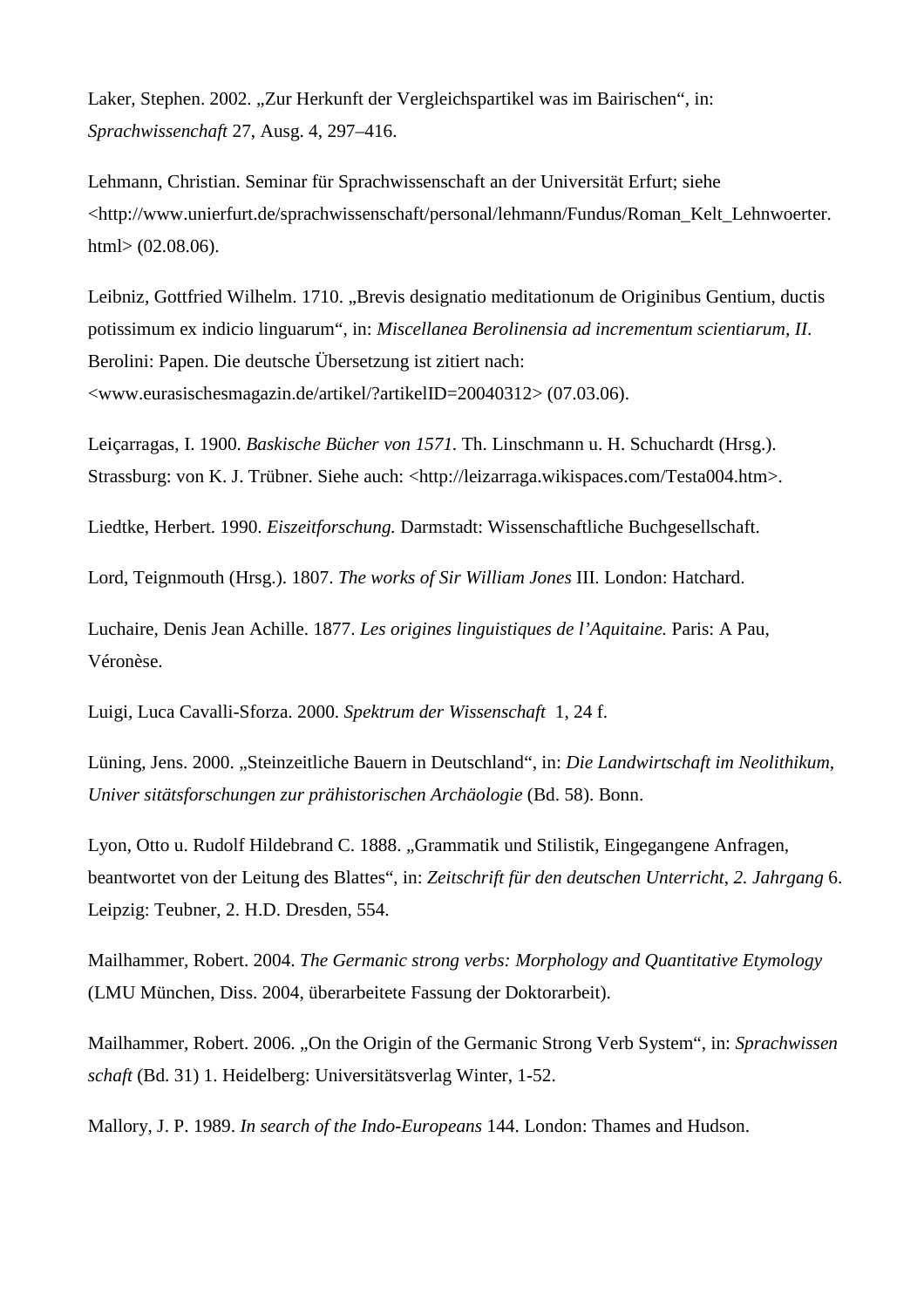Masson, Émilia. 1967. *Recherches sur les plus anciens emprunts sémitiques en grec.* Paris: Klincksieck.

Mathes, Martin. Seminararbeit im Wintersemester 1998/99, Seminar: English as a Global Language, Dozent: D. Stevenson, Universität Essen. Siehe <http://www-stud.uni-essen.de/~sl1506/filesuni/WAZ.pdf> (25.07.06).

Maurer, Friedrich. 1952. *Nordgermanen und Alemannen, Studien zur germanischen und frühdeutschen Sprachgeschichte. Stammes- und Volkskunde,* (Bibliotheca Germanica 3). München: Bern, Franke, 3.

Mayerthaler, Willi u. Eva. 1990. "Aspects of Bavarian Syntax", in: Feagin u. Mühlhäusler (Hrsg.), *Development and Diversity, Language Variation across Time and Space Edmondson* (A Festschrift for C.-J. N. Bailey). Arlington, University of Texas: Summer Institute of Linguistics, 371–429.

Mendel, Johann Gregor. *Versuch über Pflanzenhybriden.* Vorgelegt in den Sitzungen vom 08.02 u. 08.03.1865, gedruckt in den Verhandlungen des naturforschenden Vereins in Brünn. Bd. IV: Abhandlungen 1865. Brünn, im Verlage des Vereins 1866, 3–47. Siehe auch:  $\lt$ http://www.biologie.uni-hamburg.de/b-online/d08\_mend/mendel.htm> (29.06.06).

Metzler Lexikon Sprache. 2000. Helmut Glück (Hrg.). Stuttgart: Metzler,

Mohen, Jean-Pierre. 1989. *Megalithkultur in Europa: Geheimnis der frühen Zivilisationen.* Stuttgart: Belser.

Morandi, Alessandro. 1999. *Il cippo di Castelciès nell'epigrafia retica.* Roma: L'Erma di Bretschneider.

Mourant, Arthur E. 1954. *The Distribution of the Human Blood Groups.* Oxford: Blackwell Scientific Publications.

Mourant, Arthur Ernest. 1954. *The distribution of the human blood groups.* Oxford University Press.

Mühldorfer, Bernd. 2000. "Handel und Austausch in der Bronzezeit" (Begleitbuch zur Ausstellung "Mykene – Nürnberg – Stonehenge; Handel und Austausch in der Bronzezeit" im Natur-historischen Museum Nürnberg, 20. Mai 2000 bis 16. Januar 2001), in: *Abhandlungen der Naturhistorischen Gesellschaft Nürnberg* (Bd. 43). Nürnberg.

Müller-Karpe, Herrmann. 1966. *Handbuch der Vorgeschichte* (Bd. I). München: Beck.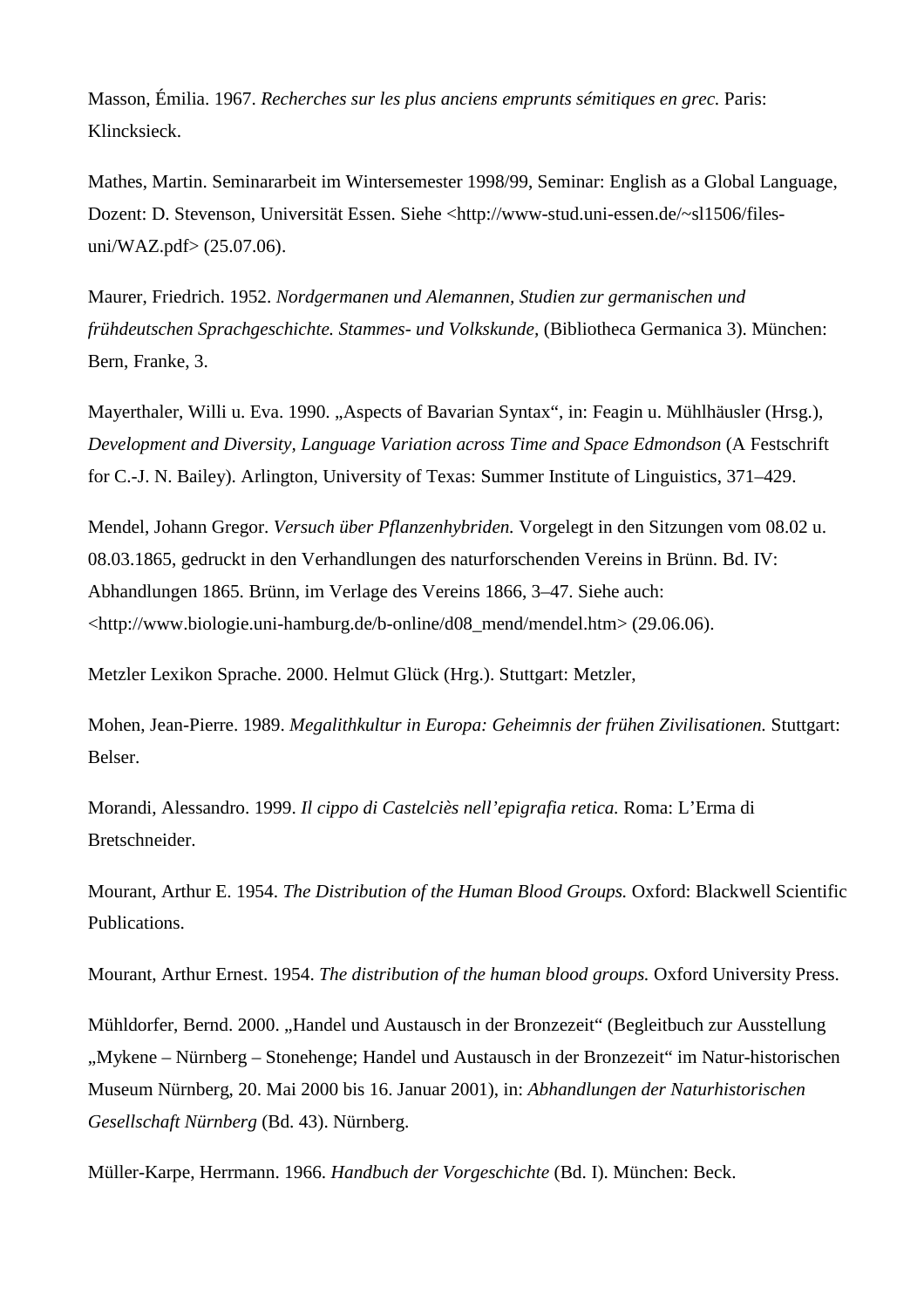Müller-Karpe, Herrmann. 1966. *Handbuch der Vorgeschichte* (Bd. II). München: Beck.

Myres, John. 1930. *Who were the Greeks?* Berkeley: University of California Press.

Nachama, Andreas. 1994. *Jiddisch im Berliner Jargon oder Hebräische Sprachelemente im deutschen Wortschatz*. Berlin: Stapp.

Nack, Emil u. Wilhelm Wägner. 1955. *Hellas: Land und Volk der alten Griechen.* Wien: Überreuter.

Nadler, Martin. 2001. "Vom Feigenblatt der Archäologie. Ein spätlatènezeitliches Schwertopfer von der ICETrasse bei Großhöbing", in: *Das Archäologische Jahr in Bayern*.

Nasidze, Ivan. 2004. ..Mitochondrial DNA and Y-Chromosome Variation in the Caucasus", in: *Annals of Human Genetics* 68, 205–221.

Plinius Secundus, Naturalis historiae (Bd. IV) 1, 112.

Neu, Erich. 1974. *Der Anitta-Text.* Wiesbaden: Harrassowitz.

Neumann, Wolfgang. 1987. *Die Berber.* Köln: Du Mont Buchverlag.

Nichols, Johanna. 1995. "The Spread of Languages Around the Pacific Rim", in: *Evolutionary Anthropology* 3.6, 206–215.

Ober, Carole. 1997. "HLA and Mate Choice in Humans", in: *The American Journal of Human Genetics* (Bd. 61), 497–504.

Page, Roderic D. M. & Edward C. Holmes. 2001. *Molecular Evolution, A Phylogenetic Approach.* Oxford: Blackwell Science.

Pallottino, Massimo. 1993. *Die Etrusker und Europa*. Gütersloh u. München: Bertelsmann Lexikon-Verlag.

Pallottino, Massimo. 1988. *Geschichte und Kultur der Etrusker.* Basel: Birkhäuser.

Pauli, Ludwig. 1980. *Die Kelten in Mitteleuropa.* Salzburg: Amt der Salzburger Landesregierung.

Pellech Christine. 1997. *Die ersten Entdecker Amerikas.* Frankfurt am Main: Peter Lang.

Perrot, George u. Charles Chipiez. 1885. *History of Art in Phoenicia and Its Dependencies* (Bd. 3). Phénicie – Cypre, London: Chapman and Hull; New York: Armstrong.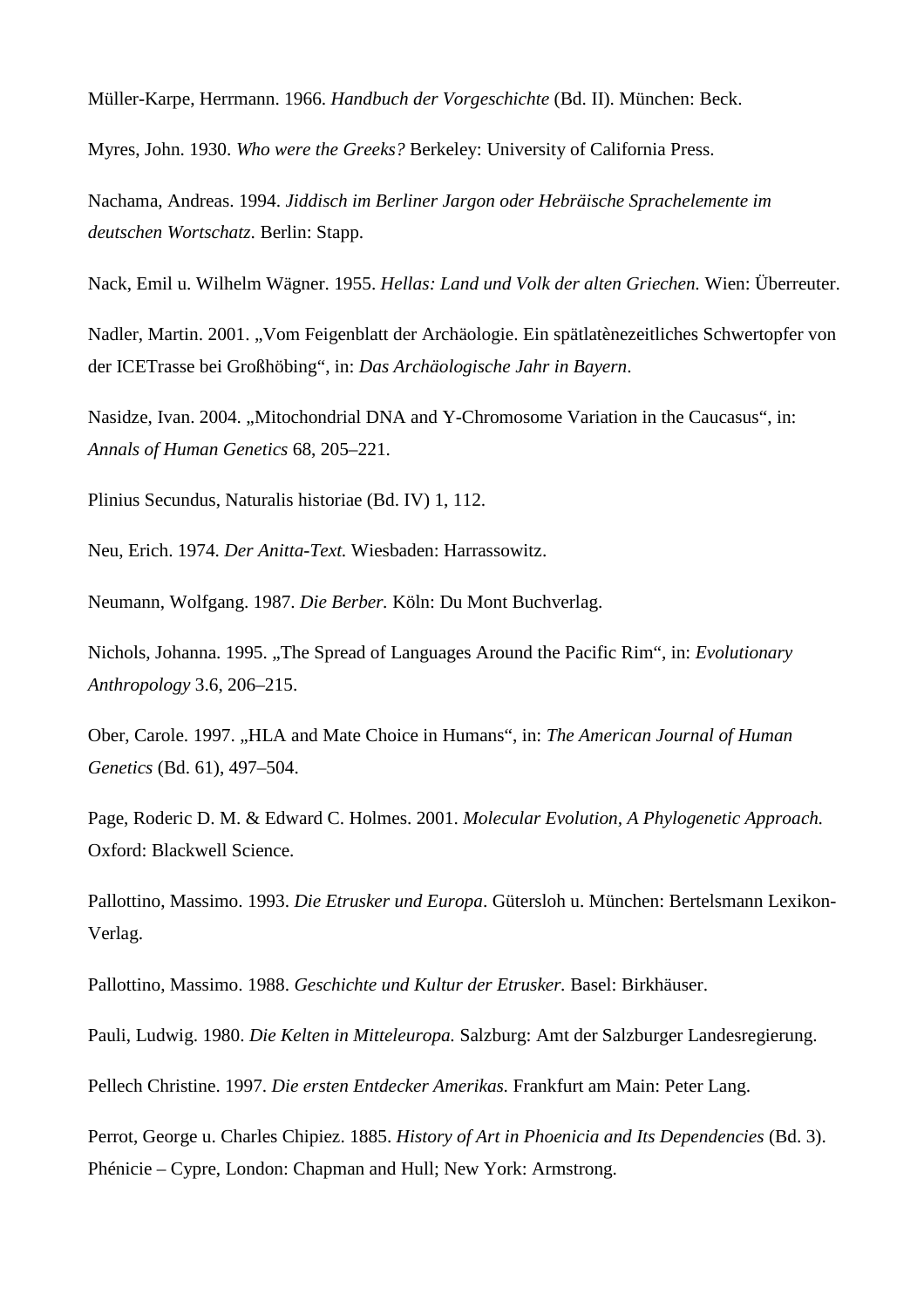Phönix, Fernsehsender, Sendung vom 04.04.2005, 5:35 Uhr.

Piggott, Stuart. 1965. *Ancient Europe from the Beginnings of Agriculture to Classical Antiquity.* Edinburgh: University Press.

Piggott, Stuart. 1965. *Ancient Europe.* Edinburgh: University Press.

Pinto F. et al. 1994. "Human Enzyme Polymorphisme in the Canary Islands", in: *Human Heredity* 44, 156–161.

Pokorny, Julius. 1927. (1928. 1930.) "Das nicht-indogermanische Substrat im Irischen", in: *Zeitschrift für celtische Philologie* 16 (1927), 95–144, 231–266, 363–394; 17 (1928), 373–388; 19 (1930), 233–248.

Poultney, James. 1979. "The Language of the Northern Picene Inscriptions", in: *The Journal of Indo-European Studies* 7.

Praxis Geschichte 14, 1. 2001. Braunschweig: Westermann, Hanse und Handel, 6.

Quintanilla, Alberto. 1998. *Estudios de fonología ibérica.* Vitoria: Gasteiz.

Rask, Rasmus Kristian. 1818. *UndersØgelse om det gamle Nordiske eller Islandske Sprogs Oprindelse*. Kopenhagen. Erstmals in deutscher Übersetzung u. d. T.: "Untersuchung über den Ursprung der alten nordischen oder isländischen Sprache", in: Rasmus Rask, *Ausgewählte Abhandlungen* (Bd. 1). Kopenhagen: Edition von Louis Hjelmslev, 1–328, 1932–1937.

Reallexikon der germanischen Altertumskunde (Bd. 12, Goten). Beck, Heinrich, Heiko Steuer, Timpe (Hrsg.). Dieter, Berlin-New York: Walter de Gruyter, 1967 ff.

Renfrew, Colin. 1998. *Archaeology and Language*. London: Pomlico.

Renfrew, Colin. 1989. "Der Ursprung der indoeuropäischen Sprachfamilie", in: *Spektrum der Wissenschaft*.

Renfrew, Colin. 1998. "Word of Minos: the Minoan Contribution to Mycenaean Greek and the Linguistic Geography of the Bronze Age Aegean", in: *Cambridge Archaeological Journal* 8.2, 239- 264.

Richards, Martin et al. 1996. "Paleolithic and Neolithic Lineages in the European Mitochondrial Gene Pool", in: *The American Journal of Human Genetics* 59, 185–203.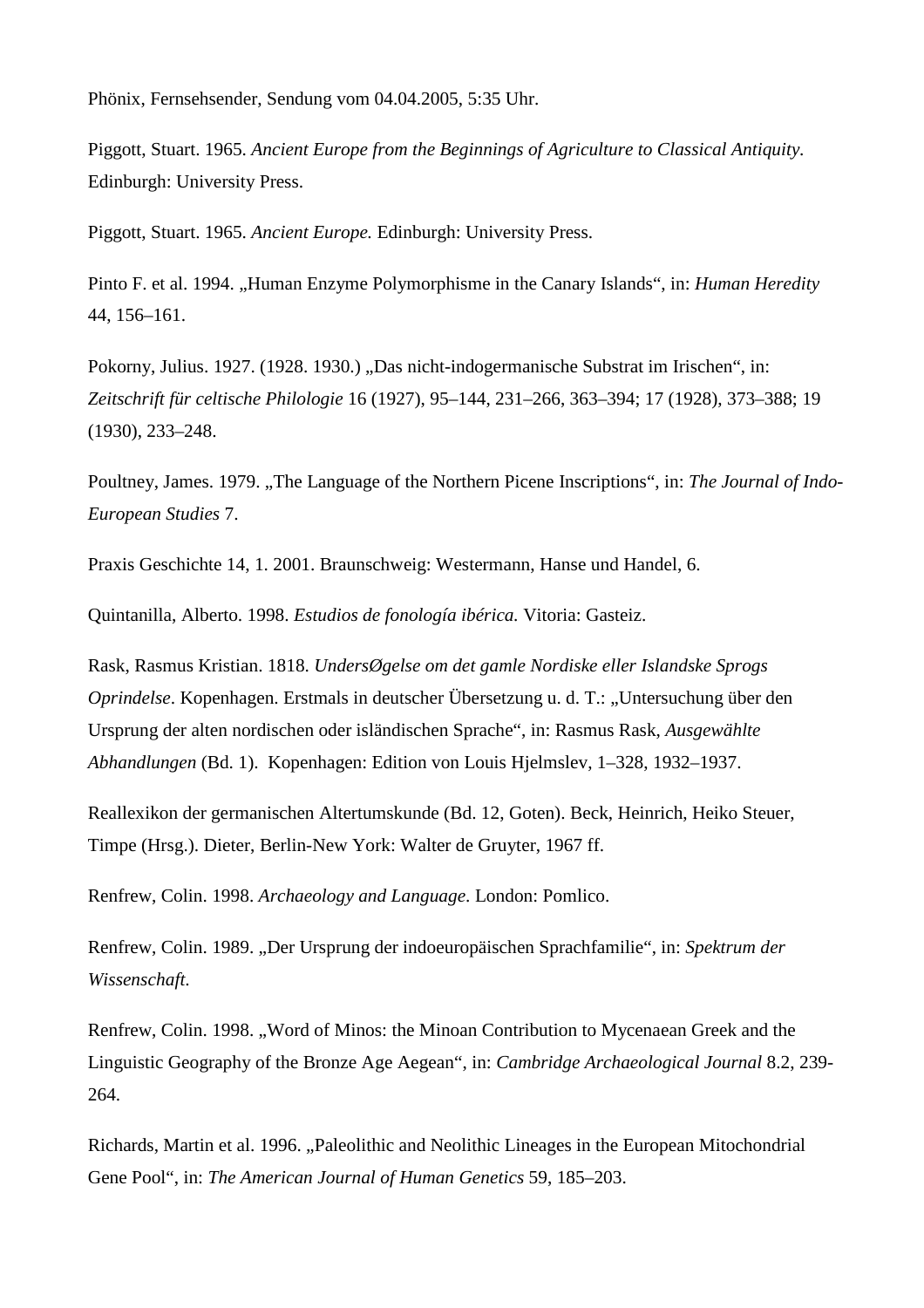Richards, Martin et al. 1998. "Phylogeography of mitochondrial DNA in western Europe", in: *Annals of Human Genetics* 62, 241-260.

Röder, Katrin. 2000. *Struktur und Verbreitung der alteuropäischen Toponymie* (München, Diss. 2000). Berlin: Logos-Verlag.

Rootsi, Siiri et al. 2004. "Phylogeography of Y-Chromosome Haplogroup I Reveals Distinct Domains of Prehistoric Gene Flow in Europe", in: *The American Journal of Human Genetics* 75, 128–137.

Ross, Alison. 2005. "Better' DNA out of fossil bones", in: *BBC News Science-Nature vom* 19.09.05.

Rudolph-Greiffenberg, Martin u. Ferdinand Siegmund. 1957. "Alemannen und Franken", in: *Schlern* 27.

Ruhlen, Merritt. 1994. *On the Origin of Languages, Studies in Linguistic Taxonomy.* Stanford (Calif.): Stanford University Press.

Ruiz-Taboada, Arturo u. Ignacio Montero-Ruiz. 1999. "The oldest metallurgy in western Europe", in: *Antiquity* 73, 282, 897–903.

Rutte, Edwin. 1992. *Bayerns Neandertaler.* München: Ehrenwirth, 39.

Santos, Fabrício R. et al. 1999. "The Central Siberian Origin for Native American Y Chromosomes", in: *The American Journal of Human Genetics* 64, 619–28.

Scheler, Manfred. 1977. *Der englische Wortschatz* (Grundlagen der Anglistik und Amerikanistik) (Bd. 9). Berlin: Erich Schmidt.

Schleicher, August. 1861. *Compendium der vergleichenden Grammatik der indogermanischen Sprachen. Kurzer Abriss einer Lautlehre.* Weimar: Böhlau.

Schmeller, Johann Andreas. 2002. *Bayerisches Wörterbuch, Jubiläumsausgabe*. Oldenburg: Oldenbourg. Dieses Werk entstand 1827 bis 1837.

Schmidt, Wolfgang. 1968. "Alteuropäisch und Indogermanisch", in: *Abhandlungen der geistes- und sozialwissenschaftlichen Klasse* 6. Mainz: Akademie der Wissenschaften und der Literatur, 243–258.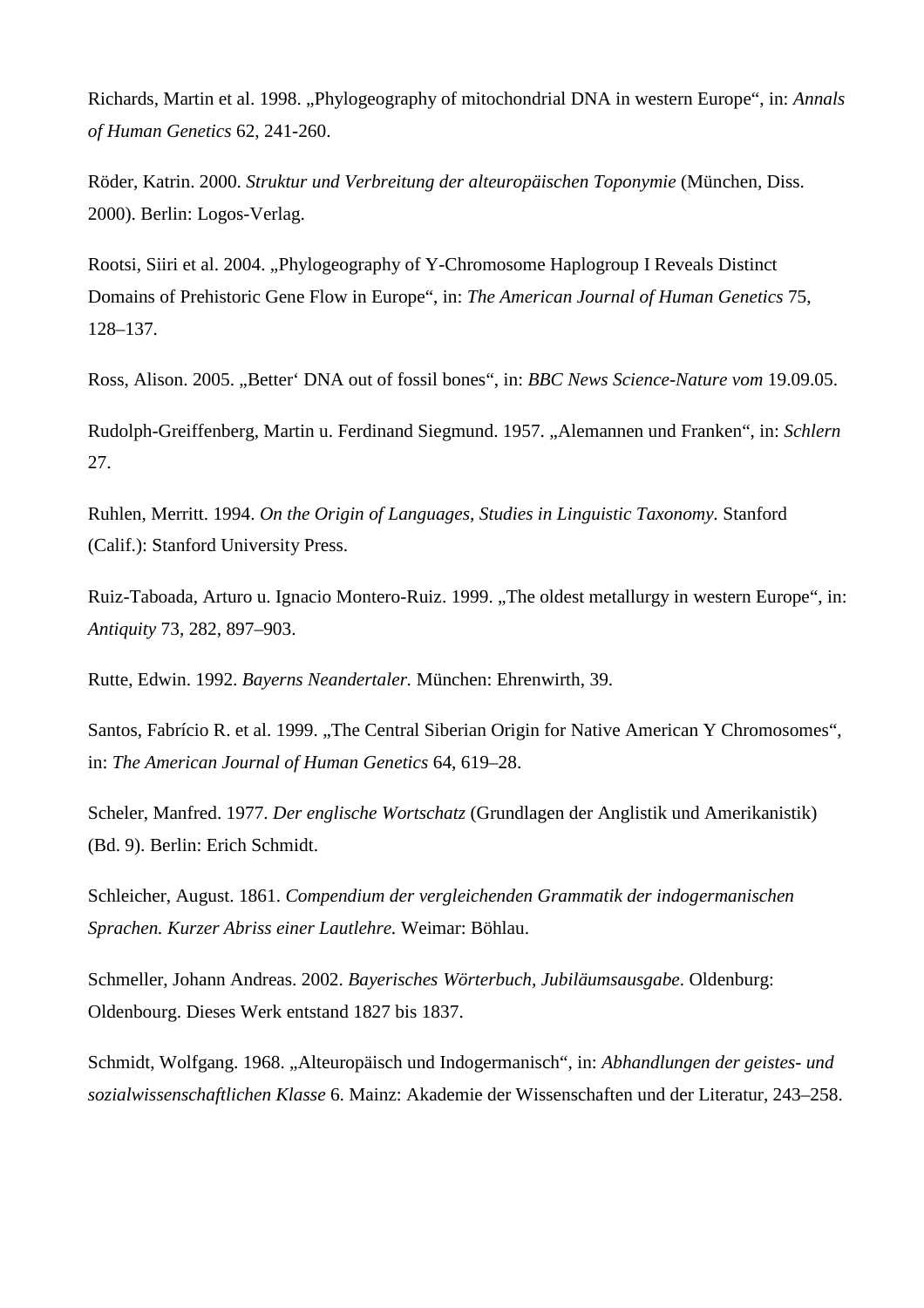Schrijver, Peter. 2003. ..Early Developments of the Vowel Systems of North-West Germanic and Saami", in: Alfred Bammesberger und Theo Vennemann (Hrsg.), *Languages in Prehistoric Europe.* Heidelberg: Winter, 195–225.

Schrijver, Peter. 2000. "Non-Indo-European surviving in Ireland in the first millennium A.D.", in: *Ériu* 51, 195–199.

Schrijver, Peter. 1999. "The Celtic contribution to the development of the early North Sea Germanic vowel system, with special reference to Coastal Dutch", in: *NOWELE* 35, 3–47.

Schrijver, Peter. 1991. *The Reflexes of the Proto-Indo-European Laryngeals in Latin, Leiden Studies in Indo-European* 2, Amsterdam u. Atlanta: Rodopi.

Schrijver, Peter. 2002. "The rise and fall of British Latin, Evidence from English and Brittonic", in: Markku Filppula, Juhani Klemola and Heli Pitkänen (Hrsg.), *Studies in Languages, The Celtic Roots of English*. University of Joenssu, 87–110.

Schulze, Wolfgang u. Jost Gippert. 2007. *The cognitive dimension of clausal organization in Udi*. Turnhout: Brépols. Siehe auch:< http://www.ats.lmu.de/downloads/texte.php> (18.07.06).

Schulze, Wolfgang. 2002. "Armenisch", in: Okuka M. (Hrsg.), *Lexikon der Sprachen des europäischen Ostens*. Klagenfurt. = Wieser Enzyklopädie des europäischen Ostens 10. Klagenfurt: Alpen-Adria-Universität, 891–899. <https://claroline.uni-klu.ac.at/eeo/index.php/Sprachenlexikon> (12.07.07).

Schulze, Wolfgang. 2004. "Das Alte im Neuen, Sprachliche Überlebensstrategien im Ostkaukasus", in: Peter Schrijver u. Peter-Arnold Mumm (Hrsg.), *Sprachtod und Sprachgeburt* (Münchner Forschungen zur historischen Sprachwissenschaft, Bd. 2). Bremen: Hempen, 251–277.

Schulze, Wolfgang. 2001. "Die kaukasischen Sprachen", in: M. Haspelmath et al. (Hrsg.), *La typologie des langues et les universaux linguistiques* 2. (HSK) Berlin, New York: Walter de Gruyter, 1774–96.

Schulze, Wolfgang. 2002. "Lexikon-Einträge", in: Miloš Okuka & Gerald Krenn (Hrsg.) *Wieser Enzyklopädie des Europäischen Ostens* (Bd. 10 Lexikon der Sprachen des europäischen Ostens). Klagenfurt: Wieser. (Abasinisch 837–841; Abchasisch 843–850; Georgisch 851–859; Kabardinisch 861–867; Mingrelisch 869–873; Swanisch 875–881; Tscherkessisch 883–890; Armenisch 891–899; Ossetisch 911–917).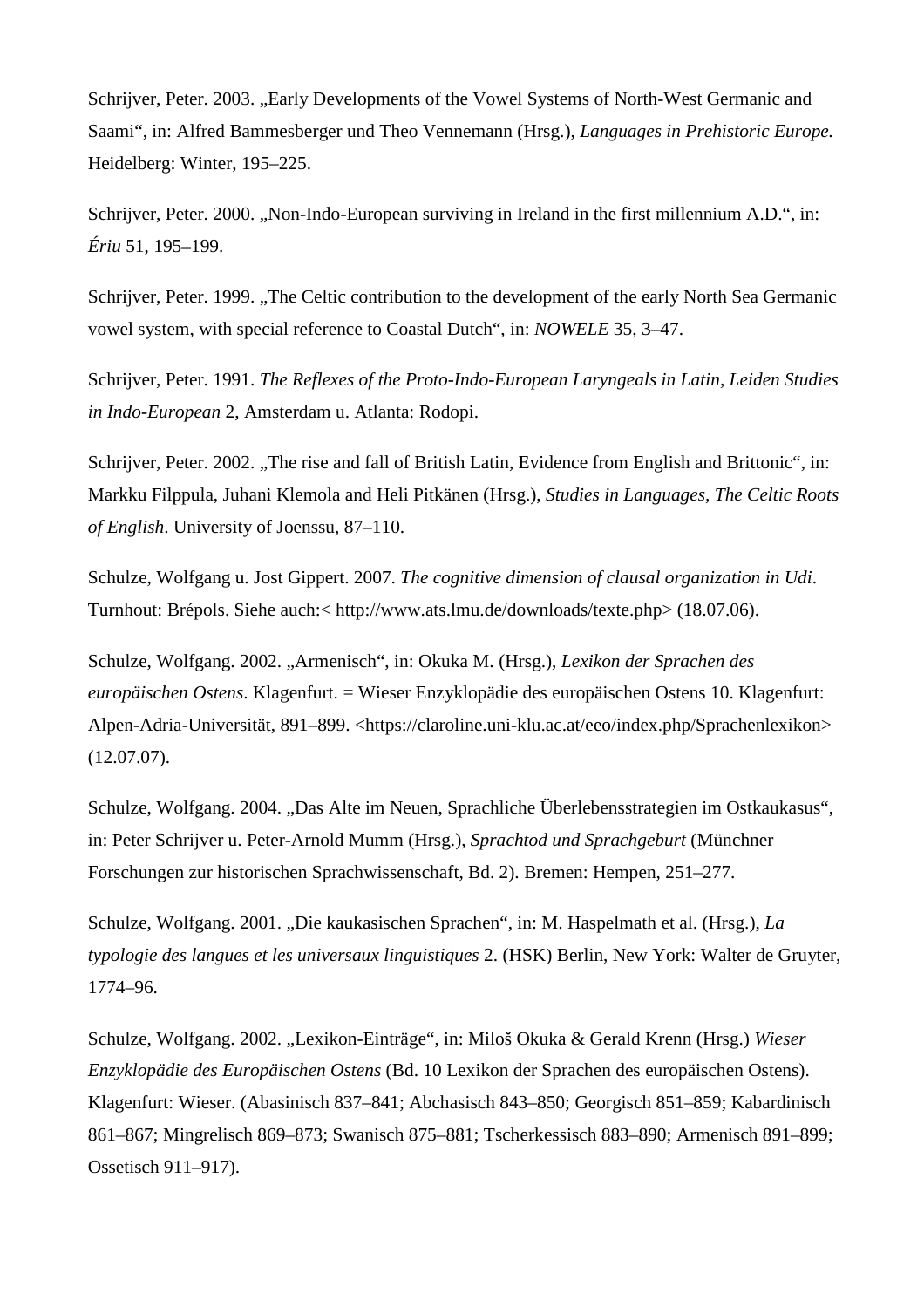Schulze, Wolfgang. 1998. *Person, Klasse, Kongruenz* (Die Grundlagen 1). München: Lincom.

Schulze, Wolfgang. 2005. "Towards a History of Udi", in: *International Journal of Diachronic Linguistics* 1, 55–99.

Schweier, Ulrich. 2004. "Die Geburt einer Sakral- und Literatursprache: das Alt-Kirchenslavische", in: Peter Schrijver u. Peter- Arnold Mumm (Hrsg.), *Sprachtod und Sprachgeburt* (Münchner Forschungen zur historischen Sprachwissenschaft, Bd. 2). Bremen: Hempen, 171–186.

Seebold, Elmar. 1995. *Kluge Etymologisches Wörterbuch der deutschen Sprache.* Berlin: Walter de Gruyter.

Semino, Ornella et al. 2000. "The Genetic Legacy of Paleolithic Homo sapiens sapiens in Extant Europeans. A Y Chromosome Perspective", in: *Science* 290, 1155–59.

Sergent, Bernard. 1995. *Les Indo-Européens.* Paris: Éditions Payot & Rivages.

Siewierska, Anna. 1998. *Constituent Order in the Languages of Europe, European Science Foundation Language Typology Series.* Berlin: Mouton de Gruyter.

Sims-Williams, Patrick. 2002. "The Five Languages of Wales in the Pre-Norman Inscriptions", in: *Cambrian Medieval Celtic Studies* 44. Aberystwyth: CMCS Publications, 1-36.

Spalowsky, Joachim Nepomuk Anton. 1795. *Prodromus in Systema Historicum Testaceorum.* (Tafel XI.) Wien: Ignaz Alberti's Wittwe. Zu finden u. a. auch auf: < www.sil.si.edu/DigitalCollections/NHRare Books/Spalowsky/SIL6-1- \_1Page155.html> (14.07.06).

Srejovic, Dragoslav. 1969. *Lepenski Vir.* Beograd: Srpska Kujiževna Zadruga.

Steinberg, Maren. 2003. *Sprachwandelmodelle in der historischen Sprachwissenschaft von den Junggrammatikern bis zu den Generativisten.* Universität Konstanz, Fachbereich Sprachwissenschaft, Oktober 2003. Als PDF im Internet unter: <www.ub.unikonstanz.de/kops/volltexte/2004/1245/pdf/Steinberg.pdf> (07.08.06).

Stoneking, Mark et al. 1997. "Alu insertion polymorphisms and human evolution: evidence for a larger population size in Africa", in: *Genome Research* 7, 1061–1071.

Störig, Hans Joachim. 2002. "Duzen, Siezen, Ihrzen und Erzen – mit Weh und Ach. Wörter haben ihre Geschichte. Von der vielfältigen Zwei, ihrer Schwester Zwo – und andere Wortklaubereien", in: *Süddeutsche Zeitung* 75 vom 30.03.02.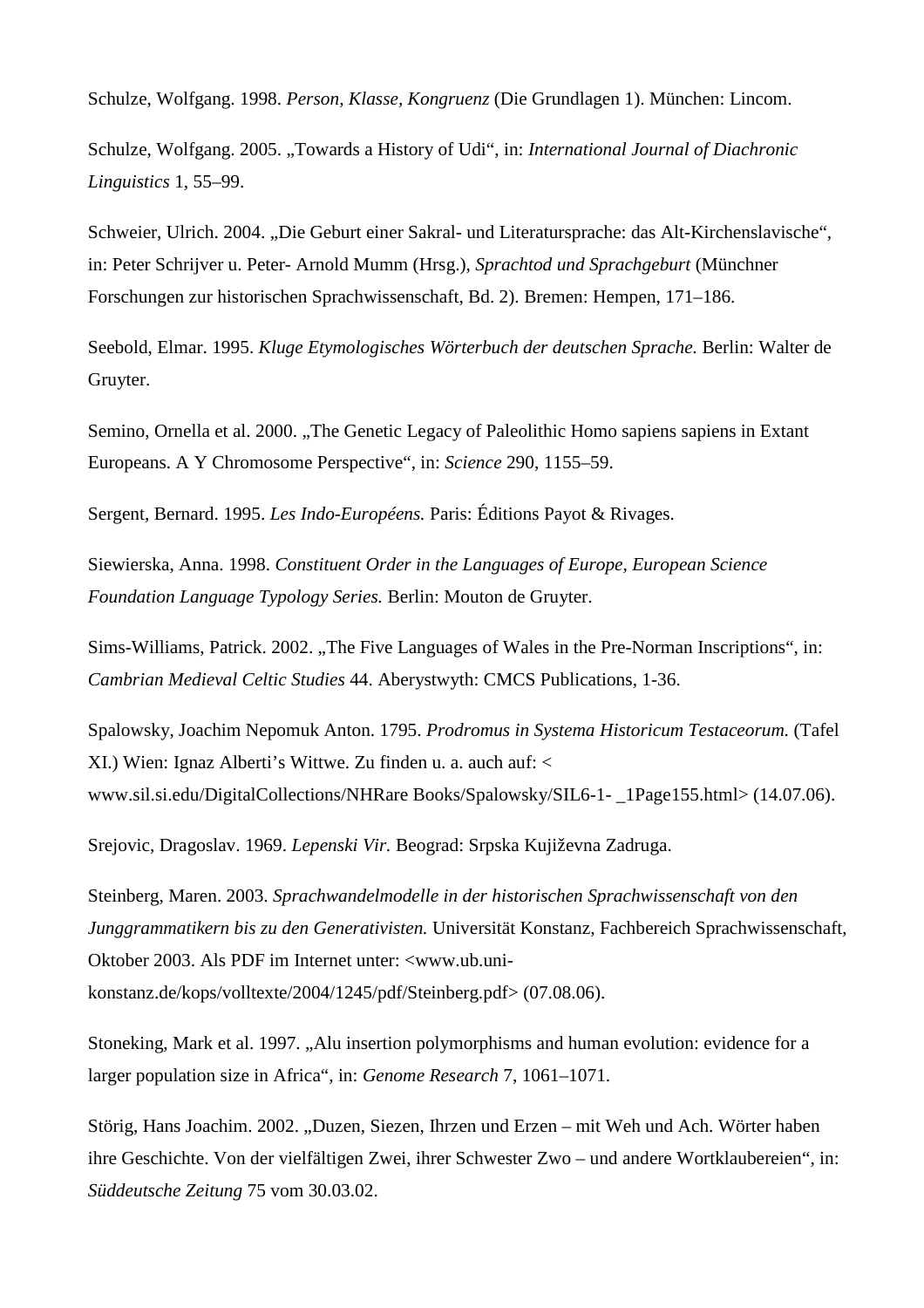Strabon. Band I, VII– XLVII.

Strabon. *Geographica.* 3.5.10 – 11/ C176.

Strabon. *Geographica*. 7,1,3.

Stroh, Wilfried. 2004. "Ein unsterbliches Gespenst: Latein", in: Peter Schrijver u. Peter-Arnold Mumm (Hrsg.), *Sprachtod und Sprachgeburt* (Münchner Forschungen zur historischen Aprachwissenschaft, Bd. 2). Bremen: Hempen, 77–107.

Strömsdörfer, Christian u. Theo Vennemann. 1993, 1995. "Ziele der syntaktischen Typologie", in: Joachim Jacobs, Arnim Stechow, Qolfgang Sternefeld und Theo Vennemann (Hrsg.), *Syntax: Ein internationales Handbuch zeitgenössischer Forschung, 2 Halbbände (Handbücher zur Sprach- und Kommunikationswissenschft, 9.1, 9.2*). Berlin: Walter de Gruyter, 1031–43.

Stückelberger, Alfred (Hrsg.) u. Gerd Grasshoff (Hrsg.). 2006. *Ptolemaios. Handbuch der Geographie.* Basel: Schwabe, 776-777. Siehe auch: *UNIPRESS*123, Dezember 2004, 8, <www.ptolemaios.unibe.ch/ Text%20Ptolemaios.pdf#search=%22ptole maios%22> (09.09.06).

Stuiver, Minze. 1998. "Intcal98 Radiocarbon Age Calibration, 24,000-0 cal BP", in: *Radiocarbon* 40, 1041–83.

Sutherland, Elizabeth. 1994. *In Search of the Picts.* London: Constable.

Sykes, Bryan. 2003. *Die sieben Töchter Evas, Warum wir alle von sieben Frauen abstammen – revolutionäre Erkenntnisse der Gen-Forschung.* Bergisch Gladbach: Bastei Lübbe (Bastei Lübbe Taschenbuch Bd. 60515).

Tacitus. *De vita Iulii Agricolae.*

The Y Chromosome Consortium. 2002. "A Nomenclature System for the Tree of Human Y-Chromosomal Binary Haplogroups", in: *Genome Reserche* 12, 339–48.

Torroni, Antonio et al. 2001. "A Signal, from Human mtDNA, of Postglacial Recolonization in Europe", in: *American Journal of Human Genetics* 69, 844–852.

Torroni, Antonio et al. 1998. "MtDNA Analysis Reveals a Major Late Paleolithic Population Expansion from Southwestern to Northeastern Europe", in: *The American Journal of Human Genetics* 62, 1137–52.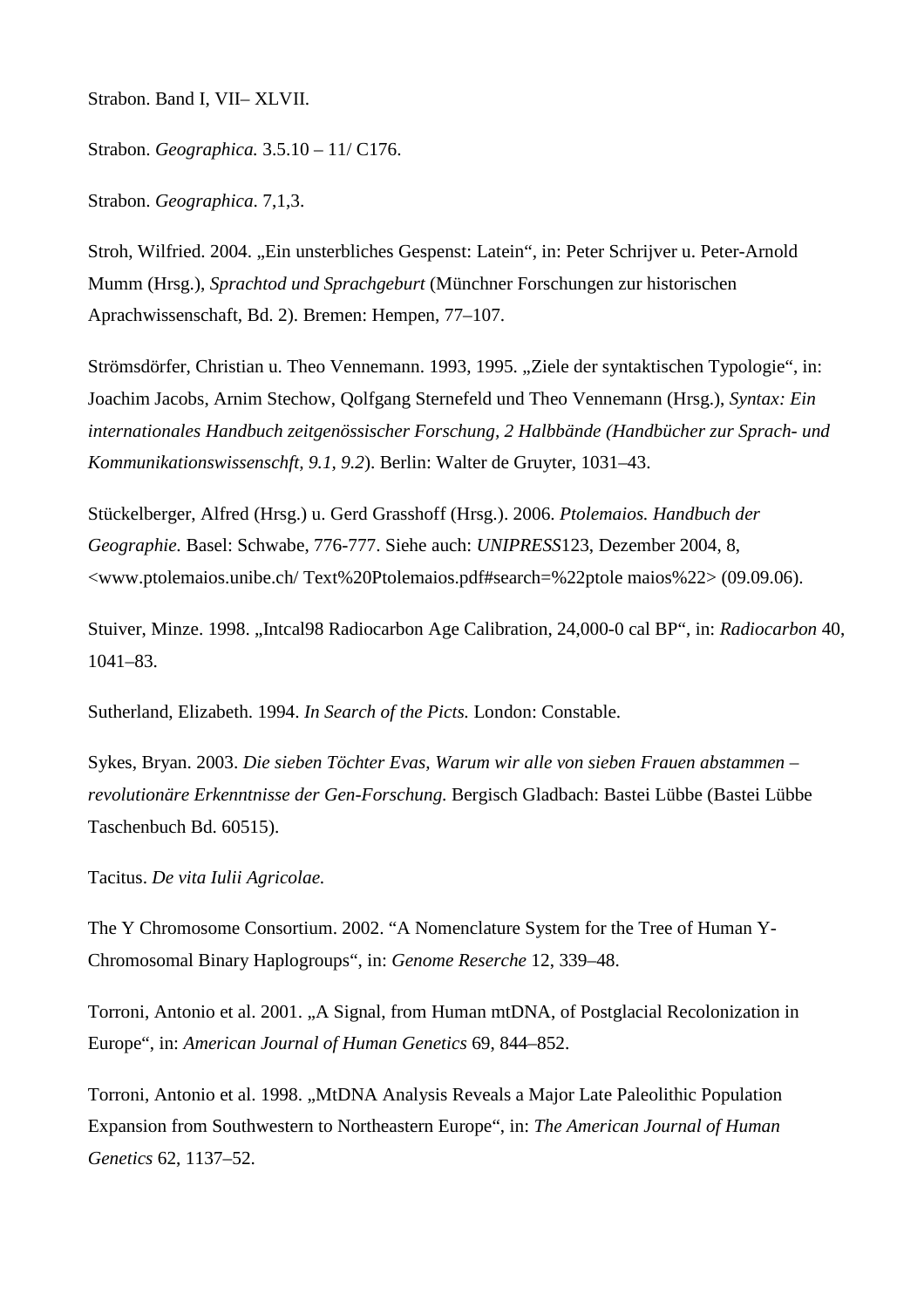Torroni, Antonio. 1996. "Classification of European mtDNAs From an Analysis of Three European Populations", in: *Genetics* 144, 1835–50.

Torroni, Antonio. 1998. "MtDNA Analysis Reveals a Major Late Paleolithic Population Expansion from Southwestern to Northeastern Europe", in: *The American Journal of Human Genetics* 62, 1137– 115.

Tovar, Antonio. 1959. *El Euskera y sus parientes, Biblioteca Vasca.* Madrid: Editiones Minotauro, 56.

Tovar, Antonio. 1977. "Krahes alteuropäische Hydronymie und die westindogermanischen Sprachen", in: *Sitzungsberichte der Heidelberger Akademie der Wissenschaften, Philosophischhistorische Klasse 2*. Heidelberg: Carl Winter.

Trubetzkoj, Nikolai Sergejewitsch. 1923. "Vavilonskaja basnja i smesenie jazykov, 'Der eurasische Zeitgenosse'", in: *Evrazijskij vremennik* 3, 107–124.

Trubetzkoj, Nikolai Sergejewitsch. 1939. "Gedanken über das Indogermanenproblem", in: *Acta Linguistica* 1, 81–89.

Turi, Johan. 1992. *Erzählung vom Leben der Lappen.* (Überliefert von Emilie Demant.) Frankfurt am Main: Eichbornm.

Unesco. 1952. "Statement of the Nature of Race and Race Differences by Physical Anthropologists and Geneticists – June 1951", in: *The Race Concept.* Paris.

Untermann, Jürgen. 2001. *Die vorrömischen Sprachen der iberischen Halbinsel* 375. Westdeutscher Verlag, Nordrhein-Westfälische Akademie der Wissenschaften.

Vennemann, Theo. 1994. "Dating the Division between High and Low Germanic: A summary of arguments", in: Toril Swan, Endre Mørck and Olaf Jansen Westvik (Hrsg.), *Language change and language structure: Older Germanic languages in a comparative perspective* (Trends in Linguistics, Studies and Monographs 73). Berlin: Mouton de Gruyter, 271–303.

Vennemann, Theo. 2003. *Europa Vasconica – Europa Semitica.* (Trends in Linguistics, Studies and Monographs 138), Patrizia Noel Aziz Hanna (Hrsg.). Berlin: Mouton de Gruyter.

Vennemann, Theo. 2004. "Sprachgeburt durch Sprachkontakt: Die Entstehung des Englischen", in: Peter Schrijver und Peter-Arnold Mumm (Hrsg.), *Sprachtod und Sprachgeburt* (Münchner Forschungen zur historischen Sprachwissenschaft 2). Bremen: Hempen, 21–56.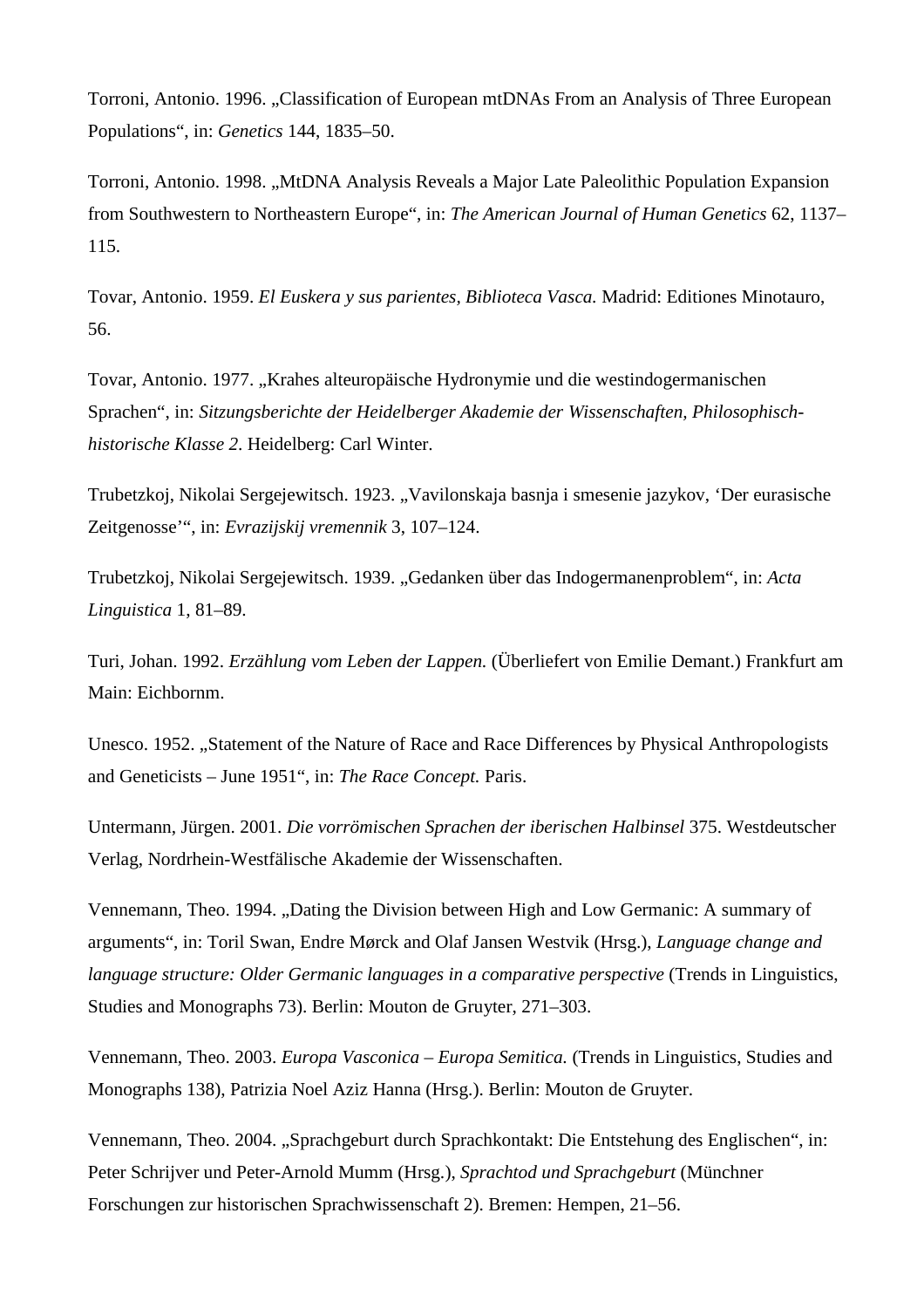Vennmann, Theo. 2006. "Germanische Runen und phönizisches Alphabet", in: *Sprachwissenschaft* 31. 4, 367–429.

von der Schulenburg, Sigrid. 1973. *Leibniz als Sprachforscher.* Frankfurt am Main: Klostermann.

von Goethe, Johann Wolfgang. 1968. "Im Gespräch mit Eckermann am 20. Juni 1831", in: Richard Dobel (Hrsg.), *Lexikon der Goethe-Zitate.* Zürich: Artemis.

von Goethe, Johann Wolfgang. 1972. "Aus 'Maximen und Reflexionen'", in: *Johann Wolfgang von Goethe, Kunsttheoretische Schriften.* Berlin und Weimar: Aufbau-Verlag.

von Luschan, Felix. 1922. *Völker, Rassen, Sprachen.* Berlin: Welt-Verlag.

von Middendorff, Alexander Theodor. 1953. *Auf Schlitten, Boot und Rentierrücken,* Gerolf lschner (Hrsg.), [Umarbeitung von: Middendorff, Reise in den äussersten Norden und Osten Sibiriens während der Jahre 1843 u. 1844.] Leipzig: Brockhaus.

Walker, Gabrielle. 2005. *Schneeball Erde, Die Geschichte der globalen Katastrophe, die zur Entstehung unserer Artenvielfalt führte.* Berlin: Berliner Taschenbuchverlag. <http://www.awibremerhaven.de/Modelling/Paleo/ inTopics/snowball.html> (22.03.06).

Wallace, Douglas C. 1999. "Mitochondrial Diseases in Man and Mouse", in: *Science* 283, 1482–88.

Walter, Hubert. 1998. *Populationsgenetik der Blutgruppensysteme des Menschen.* Stuttgart: Schweizerbart.

Watson, Elizabeth et al. 1997. "Mitochondrial Footprints of Human Expansions in Africa", in: *The American Journal of Human Genetics* 61, 691–704.

Weinreich, Max. 1945. Yivo-bleter 1 (Bd. 25), 13.

Welscher, Iva. 2005. *Mitteleuropa und Südosteuropa im Kontext der Alteuropäischen Toponymie* (LMU München, Diss. 2005).

Werfel, Franz. 1933. *Die vierzig Tage des Musa Dagh*. Neue Aufl. Frankfurt: Fischer Taschenbuch.

Wernicke, Carl. 1874. *Der aphasische Symptomenkomplex, Eine psychologische Studie auf anatomischer Basis*. Breslau: Kohn u. Weigert.

Wilkinson-Herbots, H. M. et al. 1996. "Site 73 in hypervariable region II of the human mitochondrial genome and the origin of European populations", in: *Annuals of Human Genetics* 60, 499–508.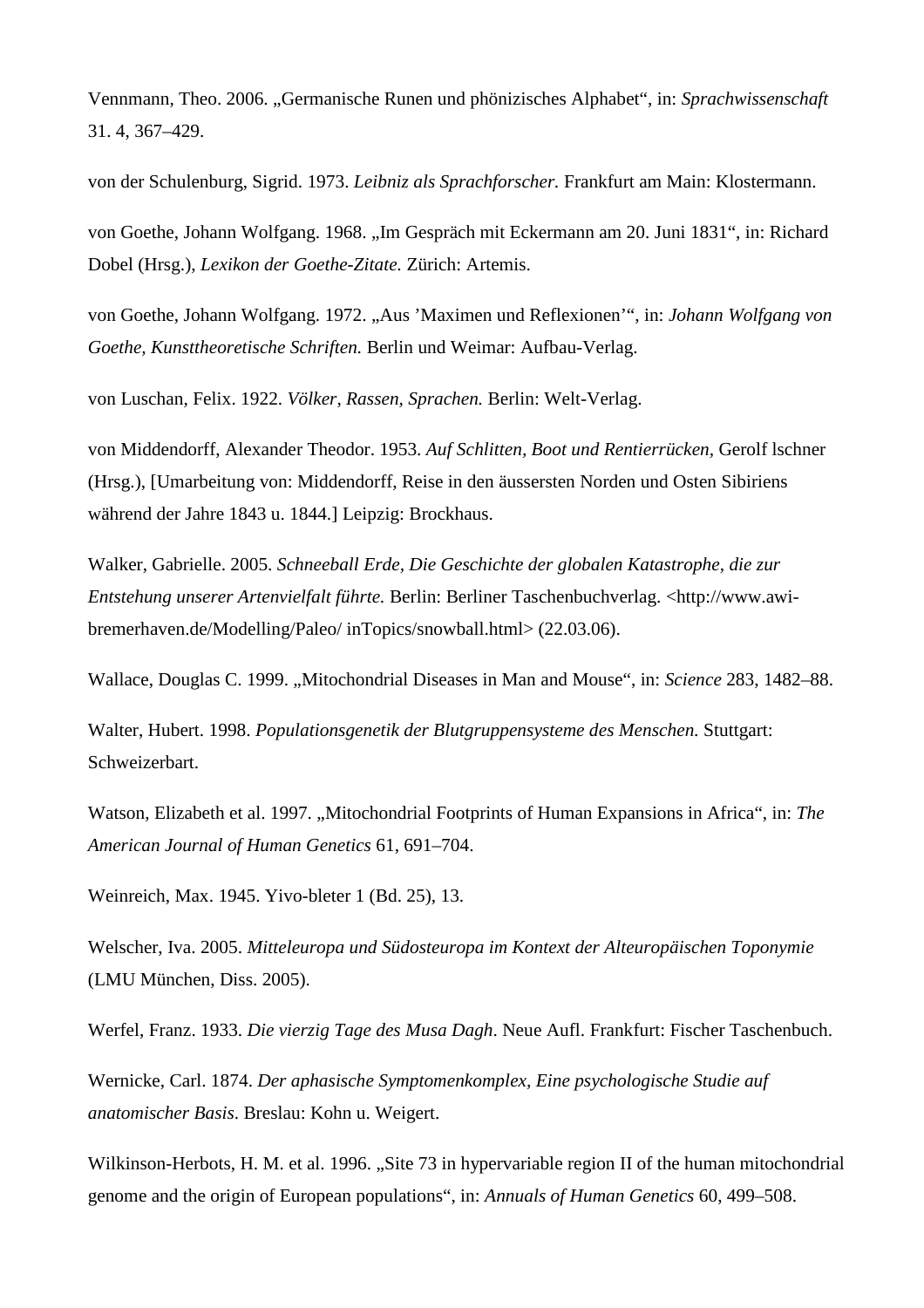Willkomm, Horst. 1990. "Kiel", in: *Karlhans Göttlich, Moor- und Torfkunde.* Stuttgart: Schweizerbart, 147–151.

Wilson, Allan C. 1967. ..Immunological Time Scale for Hominid Evolution", in: *Science* 158, 1200– 1203.

Wilson, Allan C. 1985. "The Molecular Basis of Evolution", in: Scientific American 253, 148–157.

Wolfram, Herwig. 1990. *Die Goten.* München: C.H. Beck.

Wurzel, Ullrich u. Bärbel Techtmeier. 1987. "Theoretische und praktische Fragen der Sprachkultur", in: *Linguistische Studien, Reihe A, Arbeitsberichte* 170, 145–160.

Zerjal, Tatiana. 1997. "Genetic Relationships of Asians and Northern Europeans, Revealed by Y-Chromosomal DNA Analysis", in: *The American Journal of Human Genetics* 60, 1174–83.

Zvelebil, Marek u. Kamil V. 1988. "Agricultural transition and Indo-European dispersals", in: *Antiquity* 62, 573–583.

Zvelebil, Marek. 1989. "On the transition to farming in Europe, or what was spreading with the Neolithic. A reply to Ammermann", in: *Antiquity* 63, 379–383.

Zydenbos, Robert. 2004. "Sanskrit: Ewige Sprache der Götter, wiedergeboren und noch immer da", in: Peter Schrijver u. Peter-Arnold Mumm, *Sprachtod und Sprachgeburt* (Münchner Forschungen zur historischen Sprachwissenschaft, Bd. 2). Bremen: Hempen, 278–300.

## **Internet-Quellen**

http://de.wikipedia.org/wiki/Bild: Gaeltacht.svg

http://de.wikipedia.org/wiki/Bild:Tocharic.jpg

http://de.wikipedia.org/wiki/Frederick\_ Sanger (21.07.06).

http://de.wikipedia.org/wiki/Hildebrandslied (06.08.06)

http://de.wikipedia.org/wiki/Inselverzwergung.

http://de.wikipedia.org/wiki/Mitgliedstaaten\_ der\_Vereinten\_Nationen\_ %28alphabetisch%29 (22.06.06).

http://en.wikipedia.org/wiki/Foster's\_rule (13.07.06).